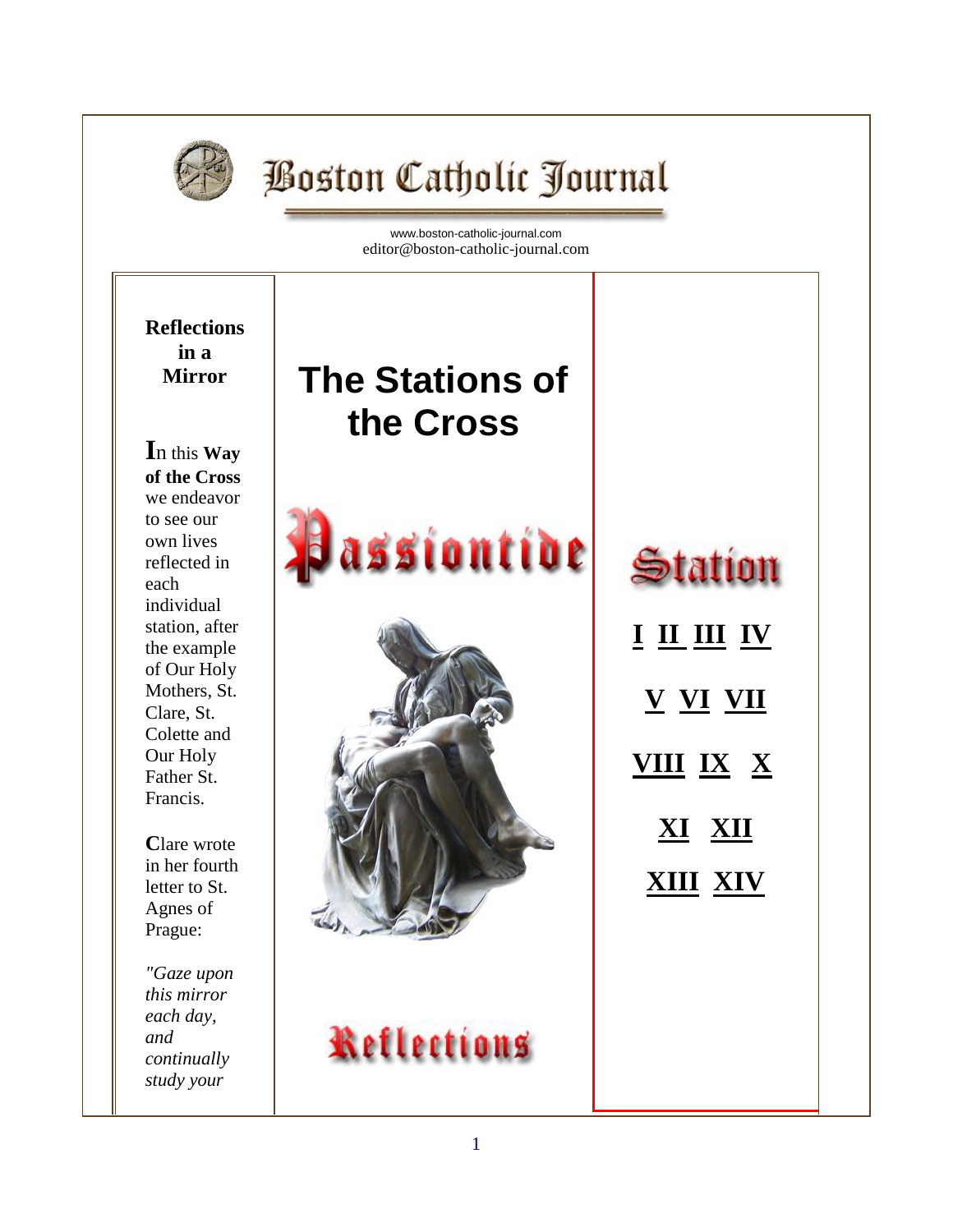*face within it"*

**E**ach Station corresponds in some measure to life shattered by  $sin - and$ redeemed, made whole, through love, not as an abstraction, but as an Incarnation.

**I**t is a mirror that will enable us to see more deeply the value of our existence and more clearly the place of suffering within it. Above all, it will enable us to love Jesus Christ more."

### **Reflections on the STATIONS OF THE CROSS**

**by a Cloistered Poor Clare Colettine Nun**

*Wilt thou walk with Me ...?*



**I**



**Jesus is Condemned to Death**

### **Stabat Mater**

Jacopone da Todi, (13thcentury)

*STABAT Mater dolorosa iuxta Crucem lacrimosa, dum pendebat Filius.* 

*.* 

*A<sup>T</sup> the Cross her station keeping, stood the mournful Mother weeping, close to Jesus to the last.*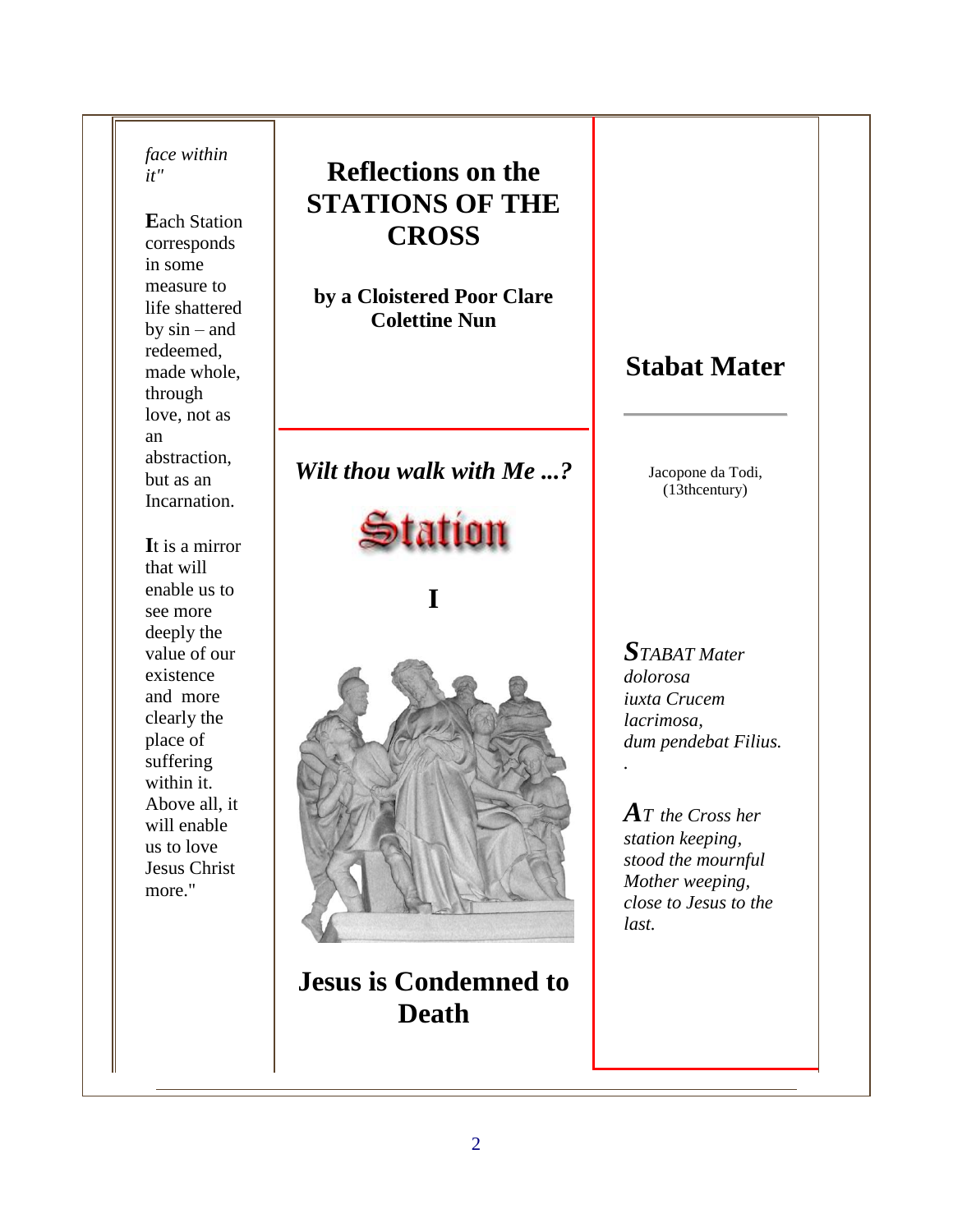*Videns autem Pilátus quia nihil profíceret, sed magis tumúltus fíeret: accépta aqua, lavit manus coram pópulo, dicens: Ínnocens ego sum a sánguine justi hujus: vos vidéritis. Et respóndens univérsus pópulus, dixit: Sanguis ejus super nos, et super fílios nostros. Tunc dimísit illis Barábbam : Jesum autem flagellátum trádidit eis ut crucifigerétur.*

"**S**o when Pilate saw that he was gaining nothing, but rather that a riot was beginning, he took water and washed his hands before the crowd, saying, "I am innocent of this man's blood; see to it yourselves." And all the people answered, "His blood be on us and on our children!" Then he released for them Barab'bas, and having scourged Jesus, delivered him to be crucified." (St. Matthew 27.24- 26)

### *Let us pray:*

Lord, have mercy on us, for none of us are innocent. In this mirror allow me to see where I have denied you, where I have refused to take responsibility, feared involvement in the suffering of others, turned away at the cost of the innocent. Lord, grant me the grace, the courage, to face suffering, to stand as a reed against towering Cedars that would crush the blameless, to contend with evil knowing that my failure to find my outrage is my complicity in it. Too, teach me humility, my God, in knowing that *were* I there, I would have denied You, fled you, too ... because I deny you, flee you, each time I choose sin over you. May this be so no more.

Judgment is no more mine than it was Pilate's. Lord, open my heart to pray for all those condemned to die.

Am I not numbered among them?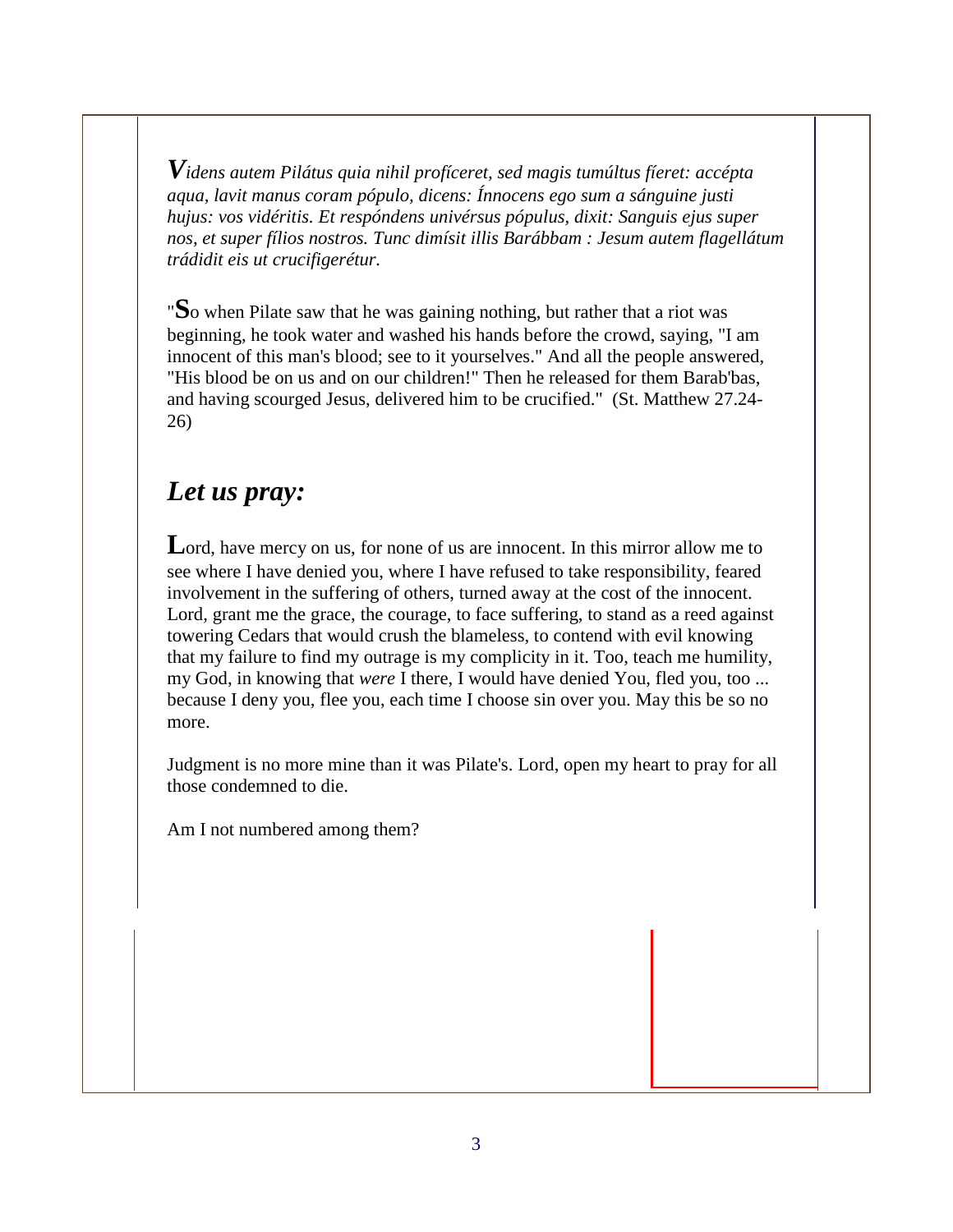

**Jesus takes up his Cross**

*Cuius animam gementem, contristatam et dolentem pertransivit gladius.* 

#### *Through her heart, His sorrow sharing, all His bitter anguish bearing, now at length the sword has passed.*

*Si quis vult post me veníre, ábneget semetípsum, et tollat crucem suam quotídie, et sequátur me. Qui enim volúerit ánimam suam salvam fácere, perdet illam : nam qui perdíderit ánimam suam propter me, salvam fáciet illam. Quid enim próficit homo, si lucrétur univérsum mundum, se autem ipsum perdat, et detriméntum sui fáciat?*

**A**nd he said to all, "If any man would come after me, let him deny himself and take up his cross daily and follow me. For whoever would save his life will lose it; and whoever loses his life for my sake, he will save it. For what does it profit a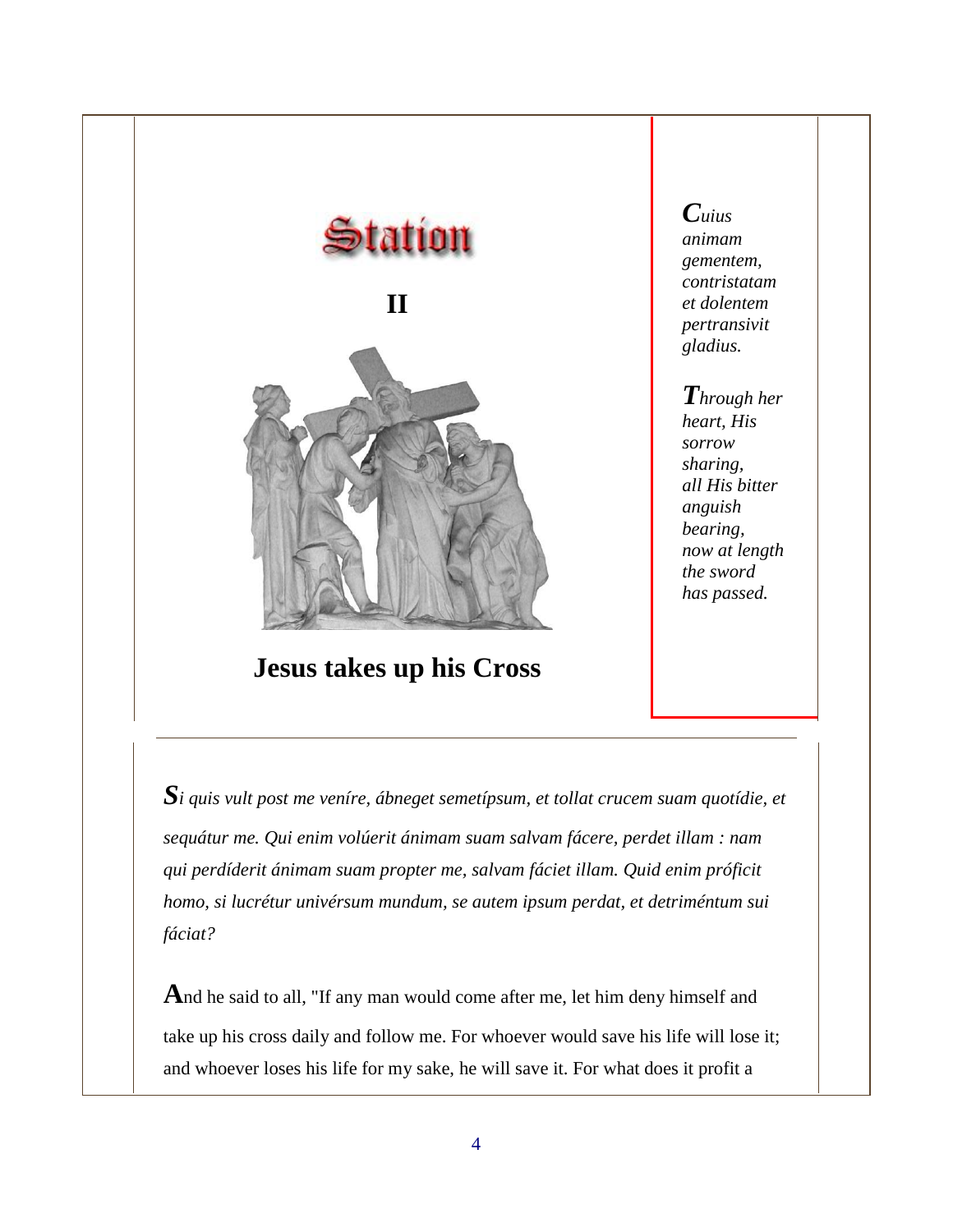man if he gains the whole world and loses or forfeits himself? (St. Luke 9.23-25)

#### *Let us pray:*

Lord Jesus, in this mirror, in this picture, I see the unfathomable, the unspeakable depth of your love for me. There were none to defend you from the hatred of the world when you stood silently, uttering no abuse and covered in shame. Our shame. Surrendering to the Father, you *embraced* us in the cruel wood of the Cross –while we surrendered to fear and *abandoned* you. You watched us flee, even as our sins rushed in upon you. That emblem of ignominy, rough-hewn, sin-saturated and fraught with such torment, you did not push away although a Legion of Angels stood at your call. How the world trembled around you! Angels and men!

You had lost so much blood! How could you have borne it? The way to the height of that sad summit of suffering was a gauntlet of pain and abuse, mockery, derision, and violence to your flesh – and still, still you choose the Cross? Alike, we who fled, and those who stayed – we, who took no violence to our flesh, and they who brought such violence to yours ... alike we bore down upon you as insufferable weight in the Cross. You could have fled, called down your Angels, passed through their midst – but you stayed because of us, as we fled because of you.

And *still* you stay! – in the Most Holy Sacrifice of the Mass, in the Most Blessed Sacrament of the Altar!

*And still we flee you!* Fearing violence to our desires through submission to grace; fearing that same guilt by association that would call us, in you, to hold fast to our vows, fleeing the hatred of the world that would rush in upon us as our own sins rushed in upon you.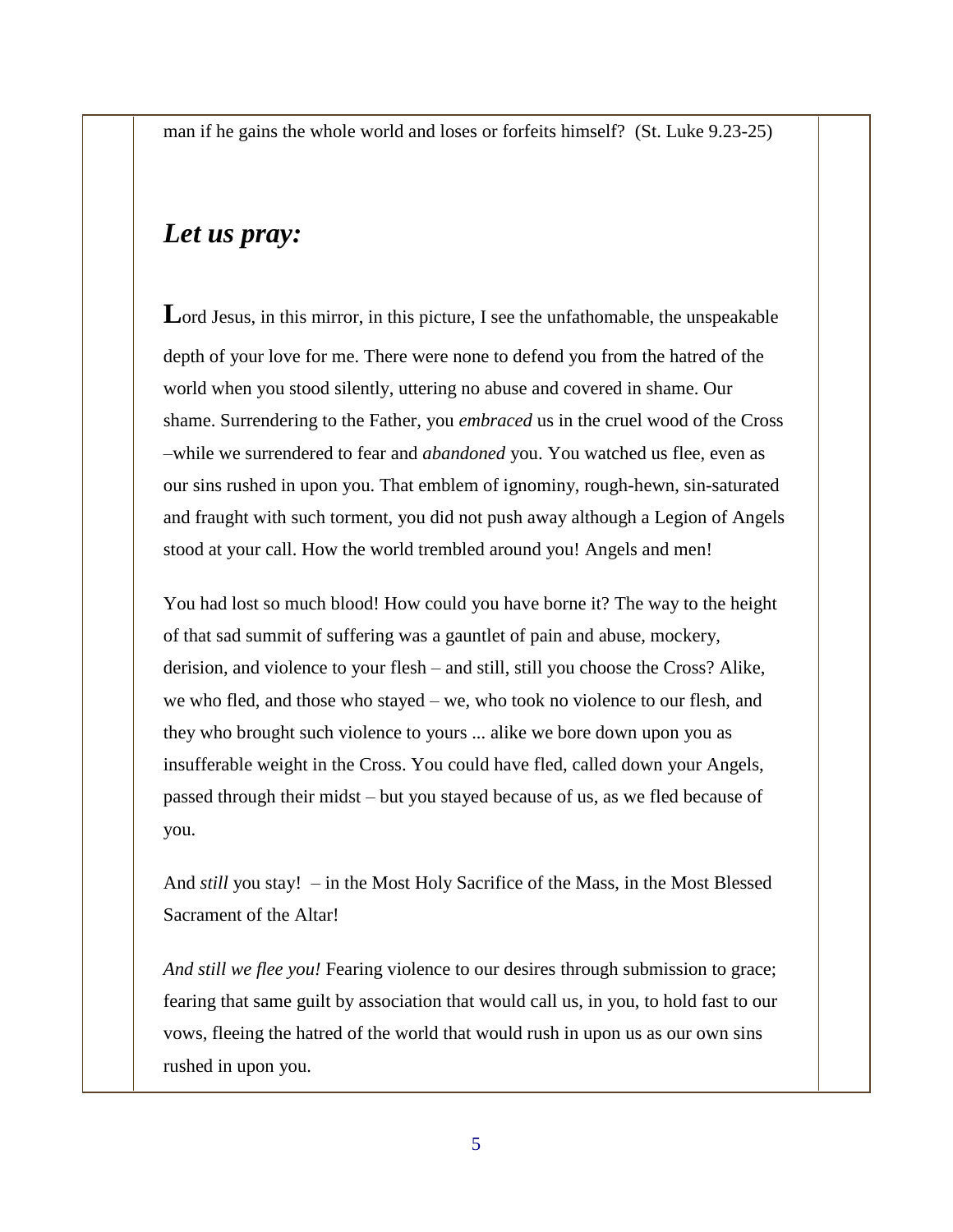From afar we watch you stagger as *our* Cross is thrown upon you. Blinded by spittle and blood, buffeted on every side, you begin to wend your way into our lives. "Greater love hath no man ..." You know that we will come, one day, to understand this and through your example hold fast against the withering hate of this world.

Give me, O, Christ, to become like unto Thee, to take *my* first steps through that gauntlet of grace that leads me beyond that suffering height ... that I may die for Thee ... as Thou hast died for me!



*O quam tristis et afflicta fuit illa benedicta, mater Unigeniti!* 

*.* 

*O how sad and sore distressed was that Mother, highly blest, of the solebegotten One.*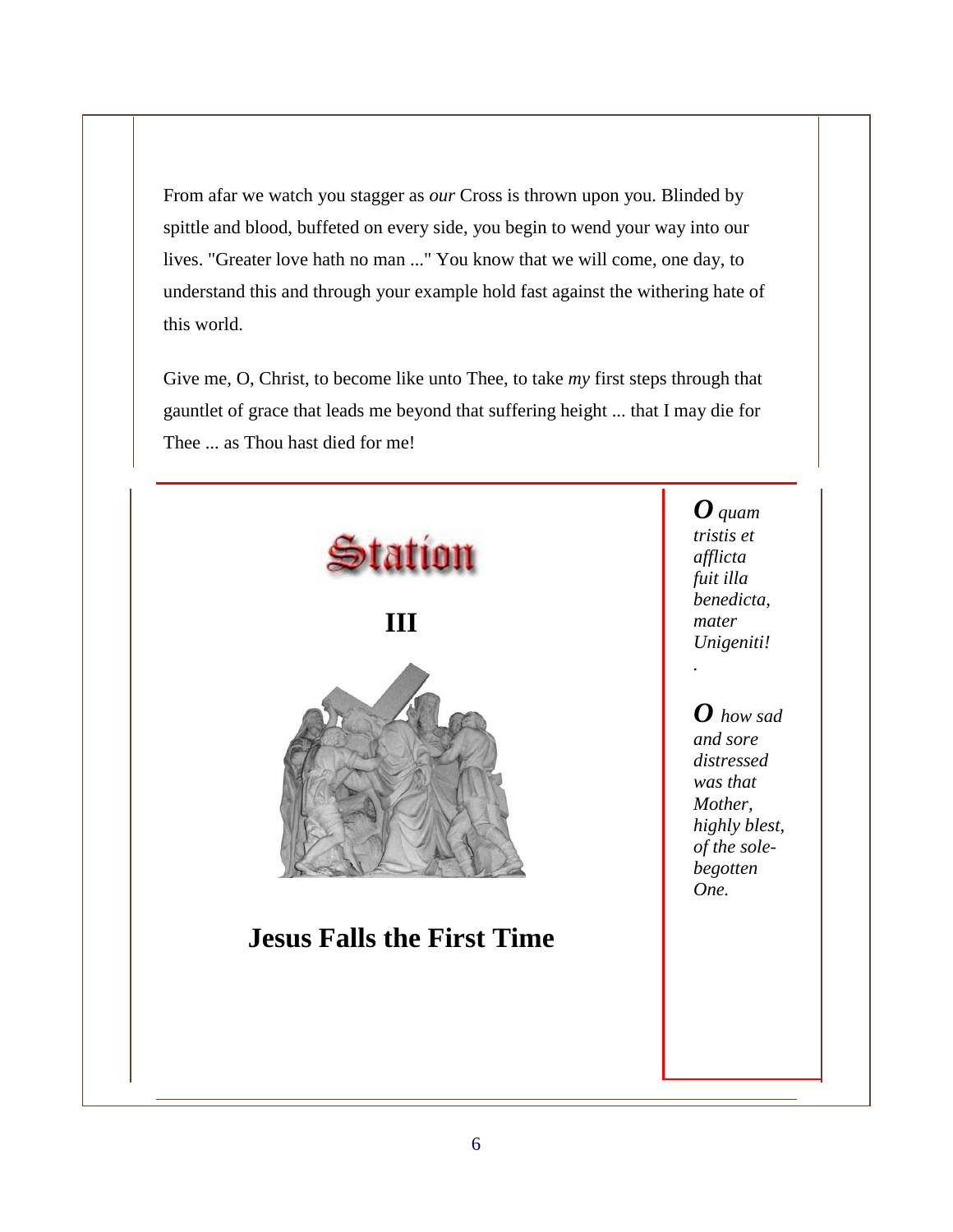*Vere languóres nostros ipse tulit, et dolóres nostros ipse portávit; et nos putávimus eum quasi leprósum, et percússum a Deo, et humiliátum. Ipse autem vulnerátus est propter iniquitátes nostras ;attrítus est propter scélera nostra:disciplína pacis nostræ super eum,et livóre ejus sanáti sumus.*

"**S**urely he has borne our grief's and carried our sorrows; yet we esteemed him stricken, smitten by God, and afflicted. But he was wounded for our transgressions, he was bruised for our iniquities; upon him was the chastisement that made us whole, and with his stripes we are healed." (Isaiah 53.4-5)

### *Let us pray:*

Lamb of God, I no longer can number my sins ... which of them brought you first to your knees? Which sin was so laden with evil that you stumbled beneath it and fell to the ground? Was it the ponderous weight of hatred in my heart that caused your knees to buckle? Which voluptuous night? Which day of unbridled insolence? Was it the day I struck you when I struck down my brother? The day I throttled a debtor to reclaim what was never mine? Which day, my Lord? Which sin? They are without number and I am seized with grief – could I but atone for this one ... this one that brought you to the ground.

The world applauded as you fell ... endlessly through the empty corridors of my life that end abruptly now, here at your knees.

Did you see my feet before you as you lay on the ground? Did you look up on my indifference, bloodied and dazed?

I know you did! *I saw you!* Homeless and ravaged with addiction, you laid at my feet and looked up at me from the squalor of my selfishness, uttering no word of reproach – as I stepped over you on my way to work. I have seen your eyes a thousand times ... from doorways and dumpsters ... and a thousand times I passed you by.

For all my grief on this first fall you know ... you know that falling once will not suffice. I have brought the very Son of God to His knees ... and still it will not do! Still I am not convinced, that you will pour your life out in your love ... for me. You must topple this god I have made of myself, vanquish this idol again and again. I will see if yet you love me so!

What will it take?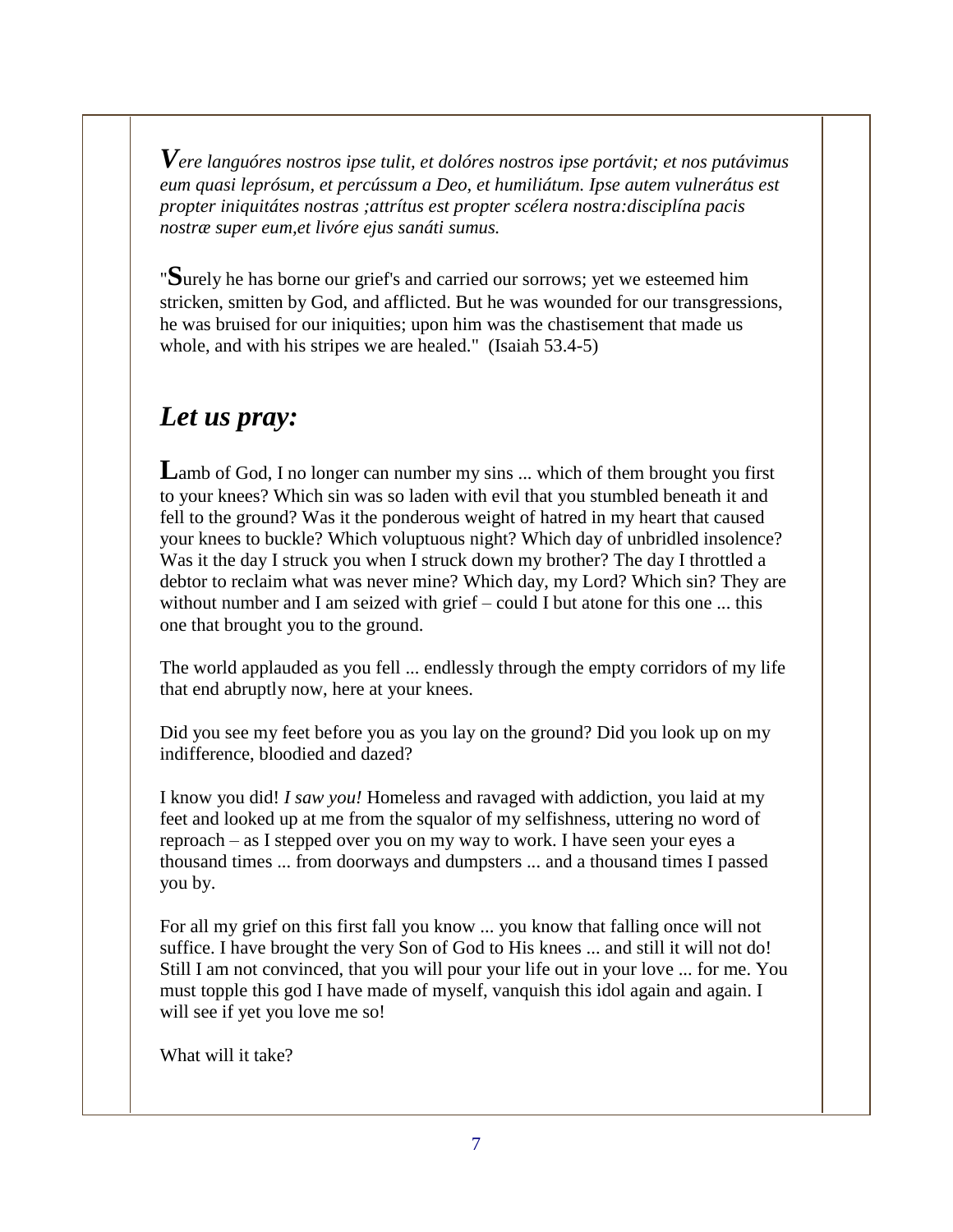But I will follow you ... *to see if so you love me still* – despite my countless sins that press you down against the pavement of my hardened heart.

Could one fall suffice, I would never have sinned again ...

*O, Pie, Jesu, Domine ... !*



*Quae maerebat et dolebat, pia Mater, dum videbat nati poenas inclyti.* 

*Christ above in torment hangs, she beneath beholds the pangs of her dying glorious Son.*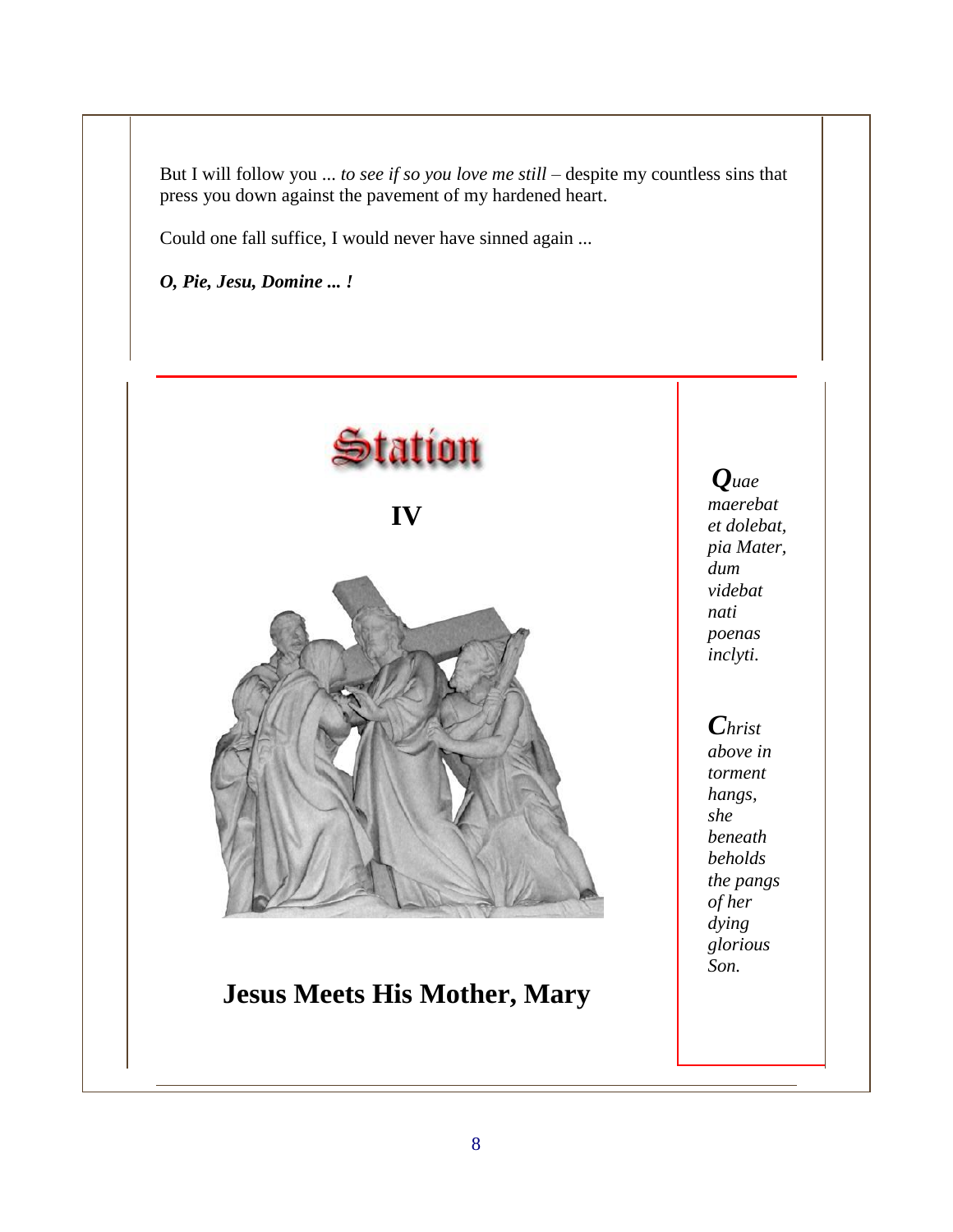$\bm{E}$ t benedíxit illis Símeon, et dixit ad Maríam matrem ejus: Ecce pósitus est hic in *ruínam et in resurrectiónem multórum in Ísraël, et in signum cui contradicétur: et tuam ipsíus ánimam pertransíbit gládius ut reveléntur ex multis córdibus cogitatiónes.*

*"Simeon blessed them and said to Mary his mother, "Behold, this child is set for the fall and rising of many in Israel, and for a sign that is spoken against and a sword will pierce through your own soul also, that thoughts out of many hearts may be revealed."* (St. Luke 2.34-35)

### *Let us pray:*

**M**ary, consummate faithful one! – to the revelation of God and the thoughts of men!

Uttering, "yes", score ten and three years past – at that Annunciation from the One True God, He sealed that "yes" in solemn song upon your lips! Responsory from the Espoused of God! "Yes! Your will be done! *Fiat!"*

Wearied with sorrow, unforgetting in love, you intone your muffled *Magnificat*, sublime in your suffering that should have been mine – still magnifying Him in your pain Who magnified you.

Love reflects love, Mother and Son. May I, too, sing my *Magnificat* with you, not only in joy, but in sorrow and pain. *"Your will be done!"*

*O*, Mary! The Beginning and the End now stands here before you ... ! *The Alpha and the Omega. The First and the Last!*

As in the *beginning* at Bethlehem, so here at the *end* – He lies before you again, in need, naked and weak, His face in your hands and pressed to your lips!

A Light to everlasting life, a night to everlasting death, He is the beginning and the end once again ... the beginning that was an end is now the end that is a beginning. There are no dreams in this night, but the fulfillment of all!

From paradox to paradox He passes through the shadow and light in our lives ... ceaselessly bringing us from shadow to light.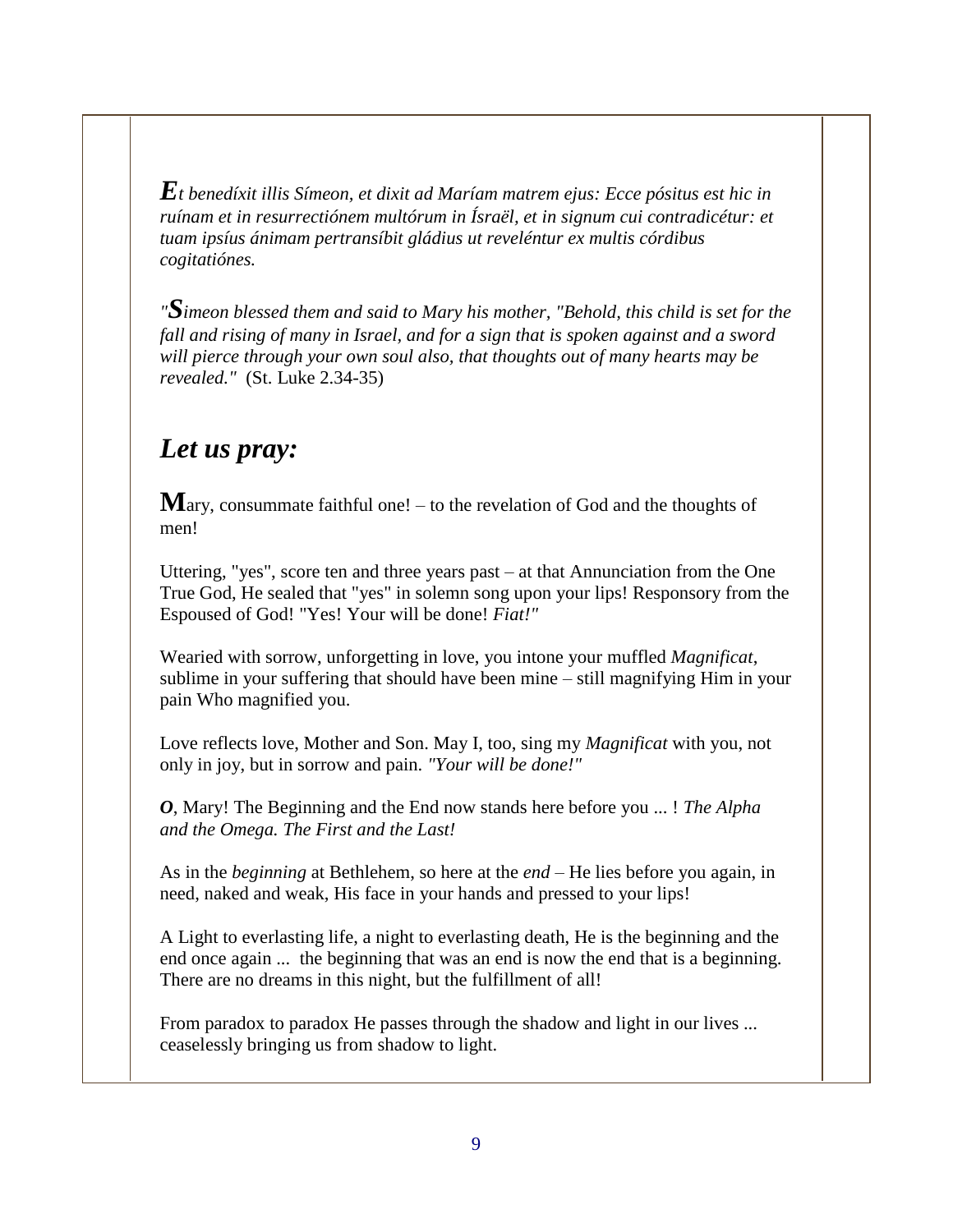But here, in this Station He pauses, for He has succumbed to your grief ...

What did He seek, O Mother, from that storm filled with sorrow? What word did you speak?

It could only be one.

With the same word you welcomed, and now you relinquish, Whom in time and eternity you ever loved most. **"***Fiat!***"** ...

"Fiat"... the whispered assent – in the *beginning* – to the voice of an Angel; "Fiat", the whispered assent – at the *end* – to the will of the Father ... and the rage of the mob.

Whom you embraced in unspeakable love in your arms ... you now surrender to the clamor and darkness of death.

*Daughter of Abraham!* You do not hold back whom most you love, but immolate your only begotten in a holocaust of grief commingled with love – and the fire on Moriah is but an ember in your heart, a smoldering wick on the hill of the Place of the Skull where the world will take Him to number all of His bones!

*"Mulier, ecce filius tuus! "Woman, behold thy Son!"*

O, Mary, daughter of Abraham ... your children are numbered beyond the stars in the vault of the firmament of night, beyond the shifting sands at the edge of the ebb of all tides, beyond the dreams of the Patriarchs who prophesied this night! You surrender the One and in the One receive many ... can you count them, number them through the cavalcade of all time?

Only your love, Mary, verges upon the love of your Son, for *your* surrender was *His*, and *His* surrender was *yours* – Mother and Son surrendered *to us*, immolated *for us* in one will.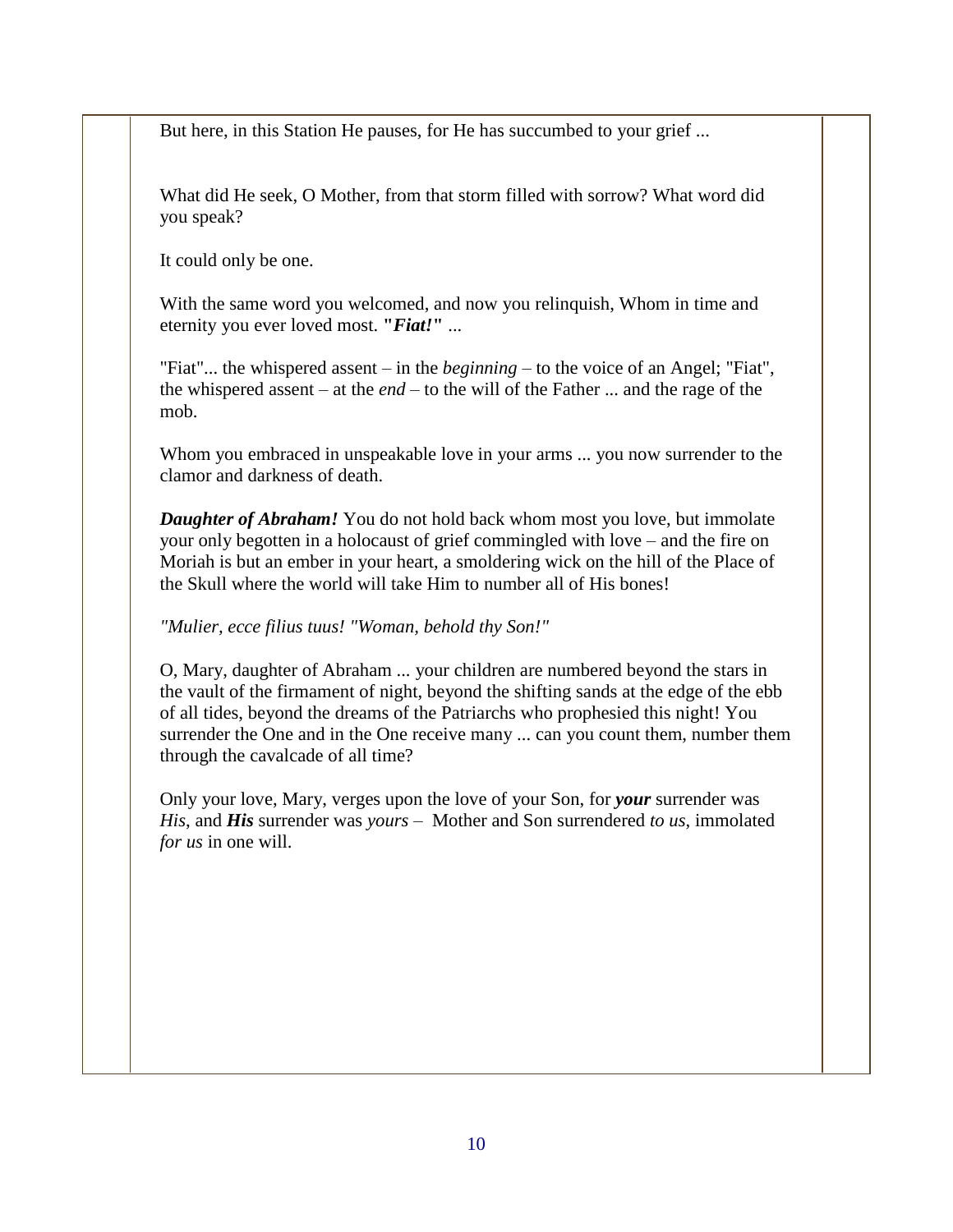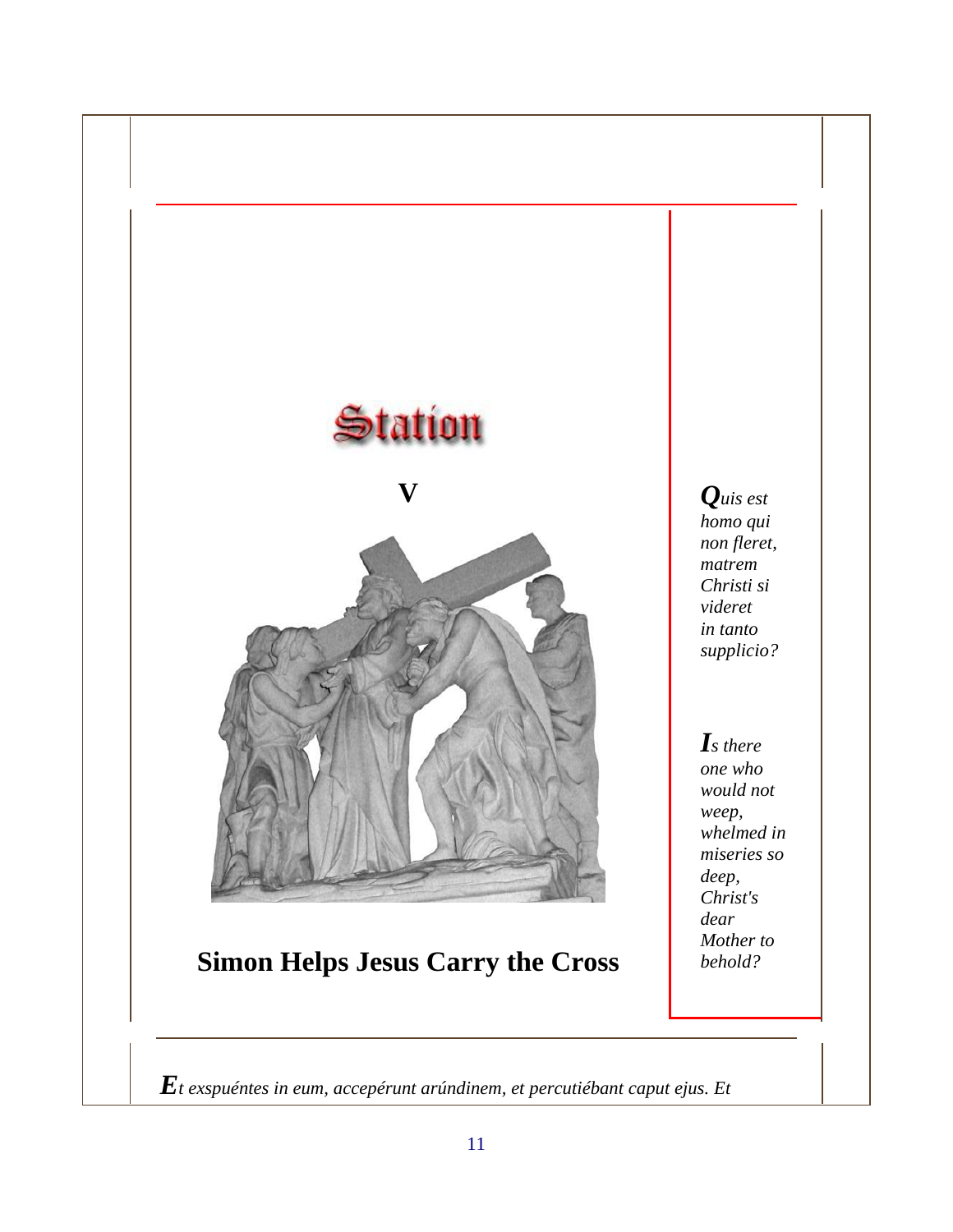*postquam illusérunt ei, exuérunt eum chlámyde, et induérunt eum vestiméntis ejus, et duxérunt eum ut crucifígerent.*

*"And spitting upon him, they took the reed, and struck his head. And after they had mocked him, they took off the cloak from him, and put on him his own garments, and*  led him away to crucify him. And going out, they found a man of Cyrene, named *Simon: him they forced to take up his cross."* (St. Matthew 27.30-32)

### *Let us pray:*

**M**ary, Mother of unspeakable Sorrow ...

The world did not simply seek the death of your Son ... but His shame!

He must not die before He can be publicly reviled. He has yet to satisfy the bloodlust of the mob, the vindication of the self-righteous. The soldiers had not yet vented, exhausted, their cruelty upon Him, and the crowds still gathered far ahead, each with a handful, a mouthful, of shame to heap upon Him as He passed. His blood was not enough. They sought more; to shatter the dignity of His beautiful humanity.

Oh, Mary, they would rip Him from your womb even as they tear Him from your heart!

The immolation must be complete, and when the conflagration passes, they would have even the cinders ground into the soil, scattered to the wind. But first He must wend His sorrowful way through the tumultuous crowd, a trail of blood at His feet until He can move no more.

*"You! ... Simon! ... You must bear this malefactors Cross, otherwise he will die before we can slake our full vengeance!"*

Simon blenches, but is forced withal to the Cross, to carry our shame placed upon Him without sin. The scourges, the buffets, the filth of mankind are hurled at Simon, too, and the weight of the Cross now bears down upon *him*. The Cross and the to-be-Crucified become *his* affliction – and he cannot turn away ... or will not!

Pray for Us Simon from the plains of Cyrene! You bore the affliction we throw back into the face of the Father!

With what love, Mary, you had gazed on the face of the man who took to himself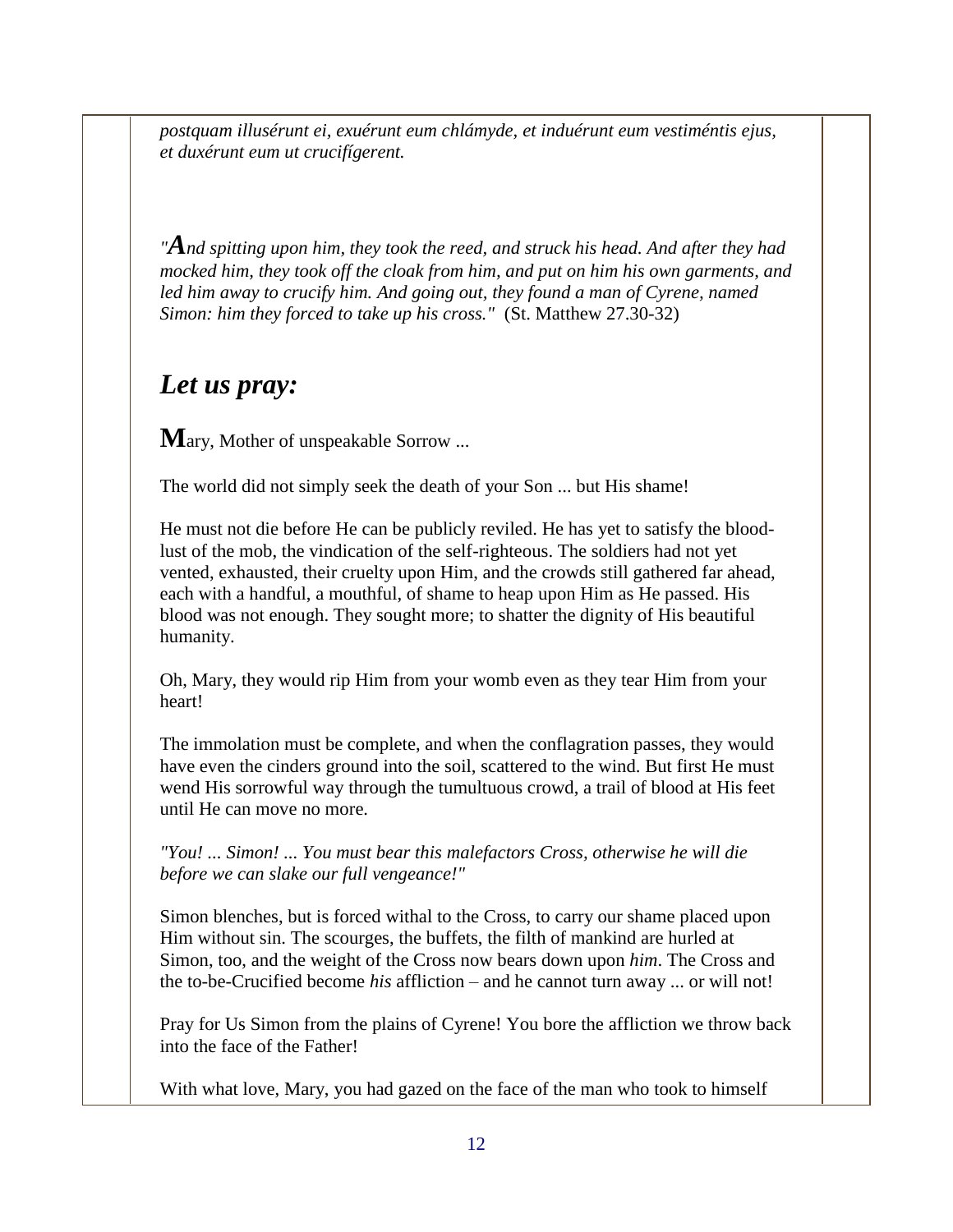the Cross and the Christ!

So gaze on me, under my cross, borne on the shoulders of my Angel, when I fall and have no strength to arise. Look on me, and I will find the strength to endure the buffets of the world and even far darker things ...

Trembling, I take refuge under the shadow of your heel! ... quaff deeply of life from the love in your eyes!



**Veronica Wipes the Face of Jesus**

*Quis non posset contristari Christi Matrem contemplari dolentem cum Filio?* 

#### *Can the human heart refrain from partaking in her pain, in that Mother's pain untold?*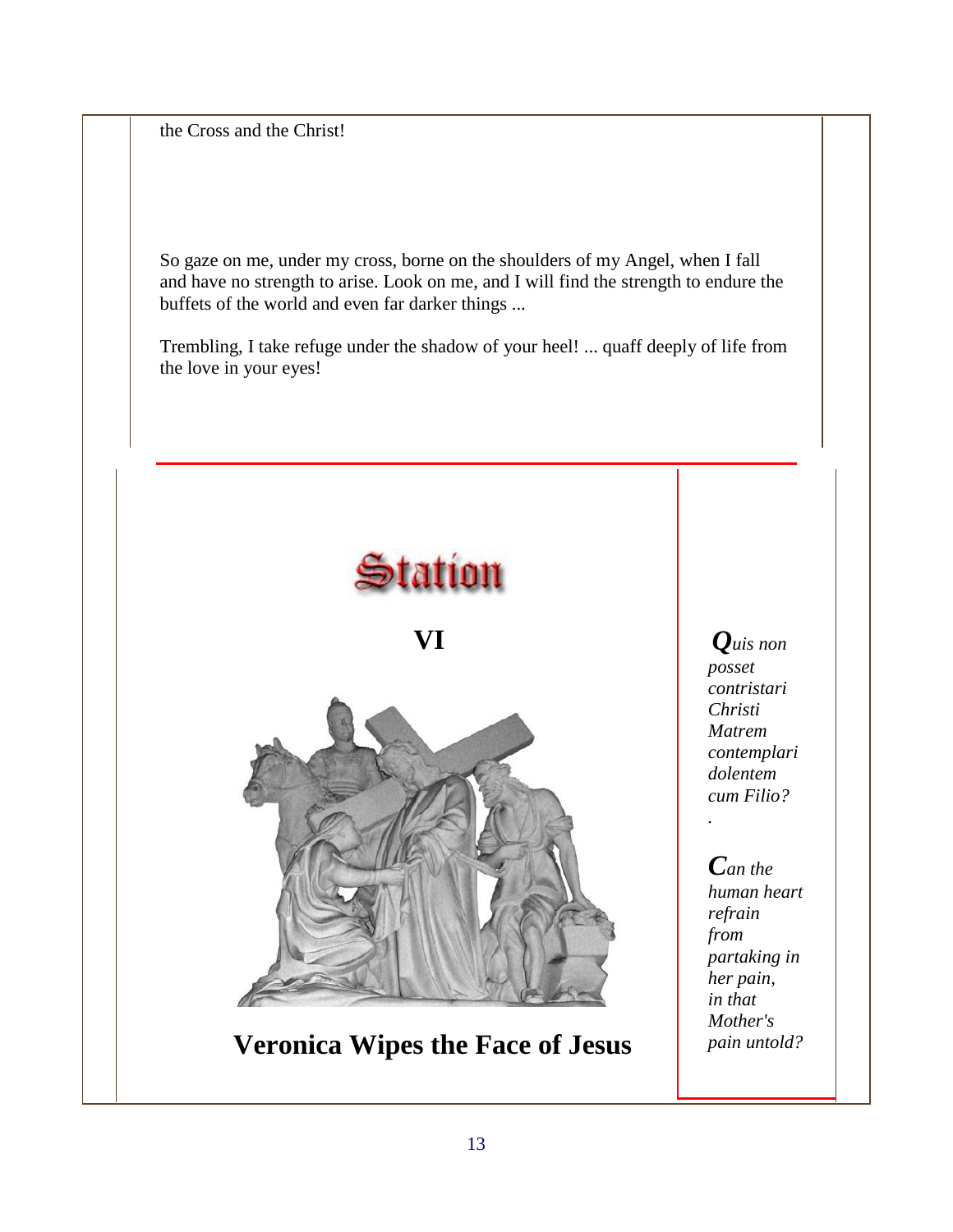*Et plecténtes corónam de spinis, posuérunt super caput ejus, et arúndinem in déxtera ejus. Et genu flexo ante eum, illudébant ei, dicéntes : Ave rex Judæórum. Et exspuéntes in eum, accepérunt arúndinem, et percutiébant caput ejus. Et postquam illusérunt ei, exuérunt eum chlámyde, et induérunt eum vestiméntis ejus, et duxérunt eum ut crucifígerent.*

*"Plaiting a crown of thorns they put it on his head, and put a reed in his right hand. And kneeling before him they mocked him, saying, "Hail, King of the Jews!" And they spat upon him, and took the reed and struck him on the head. And when they had mocked him, they stripped him of the robe, and put his own clothes on him, and led him away to crucify him."* (St. Matthew 27.29-31)

#### *Let us pray:*

**M**ary, Mother of Mercy ...

Veronica alone hastened to Christ in His Passion. Everyone else fled. Only you, Mary, with John and the Magdalen now remained, pressed back by the shields of the might of Rome.

Simon looks on, buttressing the Cross that would crush the Son, the Cross to which he came under the hands of violent men, but here another comes, not under duress, but compelled by compassion. From that profane furor of the fevered crowd, unheeded by steeled hearts of stone, she comes an angel with shadow from the fierce Semitic sun. A winding-cloth, as it were, spun from her veil and pressed past the thorns.

Veronica .... you *are* the *vera icon* – the true image – pressing your veil to Jesus' bleeding face you find it etched within your trembling hands. The image of the face of God! *Vera icon* in the midst of men!

You are an icon bearer twice in truth. In your hands the incorruptible face of God, in your heart the unblemished mirror of mercy, image of the Mother of Mercy and the Son of God. *Vera icon in the midst of men!*

Make of me, an icon, too, my God! A *Vera icon* in the midst of men. A true image of the Mother, Son.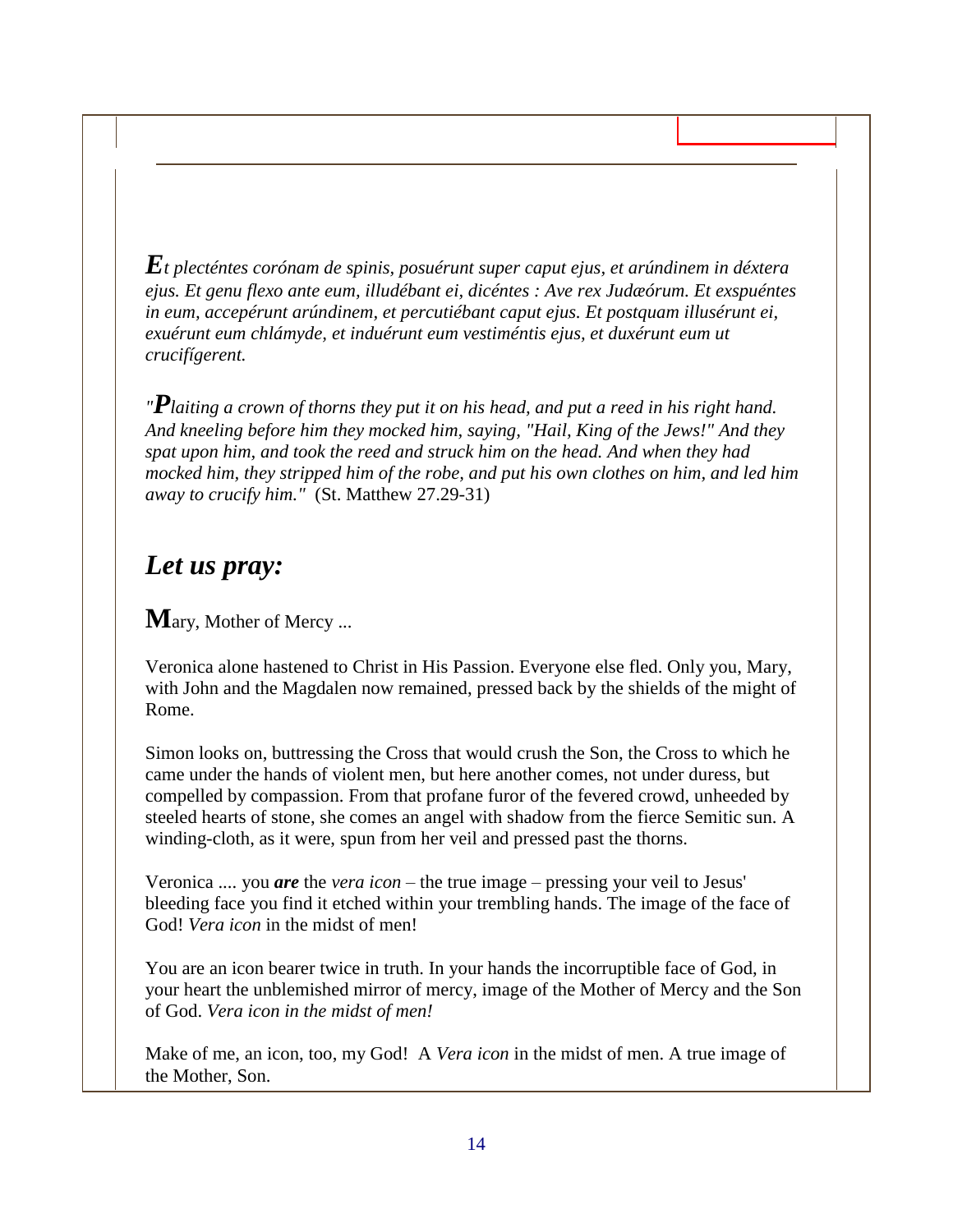### **Responsory:**

*And Jesus cried out and said, "He who believes in me, believes not in me but in Him who sent me. And he who sees me sees Him who sent me. I have come as light into the world, that whoever believes in me may not remain in darkness.* (St. John 12) *Thou hast said, "Seek ye my face." My heart says to thee, "Thy face, LORD, do I seek." Hide not thy face from me. Turn not thy servant away in anger, thou who hast been my help. Cast me not off, forsake me not, O God of my salvation!* (Psalm 27)

#### *Let us pray:*

**O** Jesus , in this mirror of suffering, I also seek your face ...

O my Jesus, my suffering Savior, I see your face and I meet understanding, as I see my own pain and suffering reflected as if in a mirror.

I see, too, the faces of suffering humanity, waiting for a Veronica to show compassion and love.

Beauty is never hidden from those who love, they embrace the total person in the other.

"*Lord I seek your face, hide not your face from me."*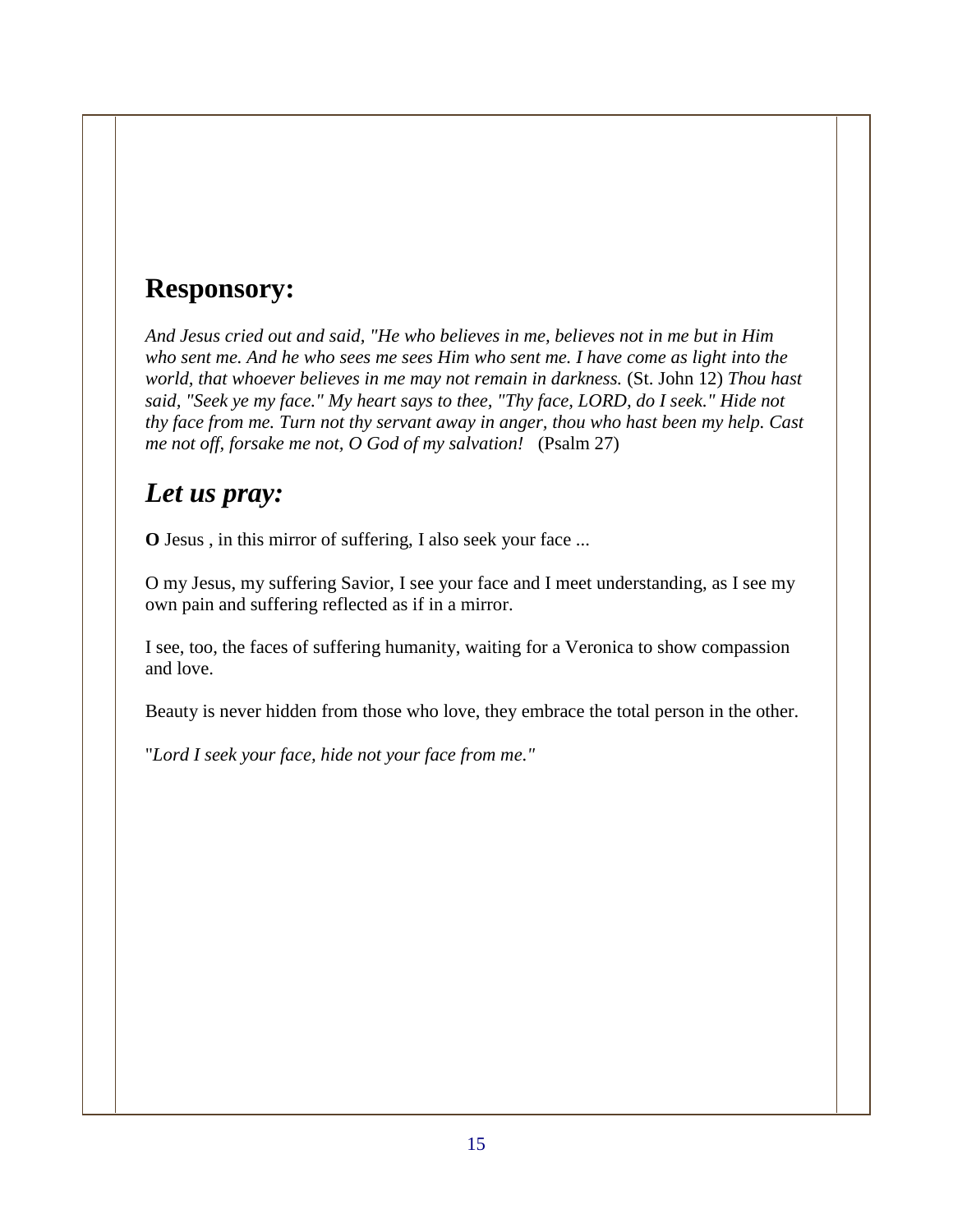

*animábus vestris. Jugum enim meum suáve est, et onus meum leve.*

*"Come to me, all who labour and are heavy laden, and I will give you rest. Take my yoke upon you, and learn from me; for I am gentle and lowly in heart, and you will find rest for your souls. For my yoke is easy, and my burden is light."* (Matthew 11.28-30)

### *Let us pray:*

*O*, my Jesus, you have fallen yet again – under the power of so much hate and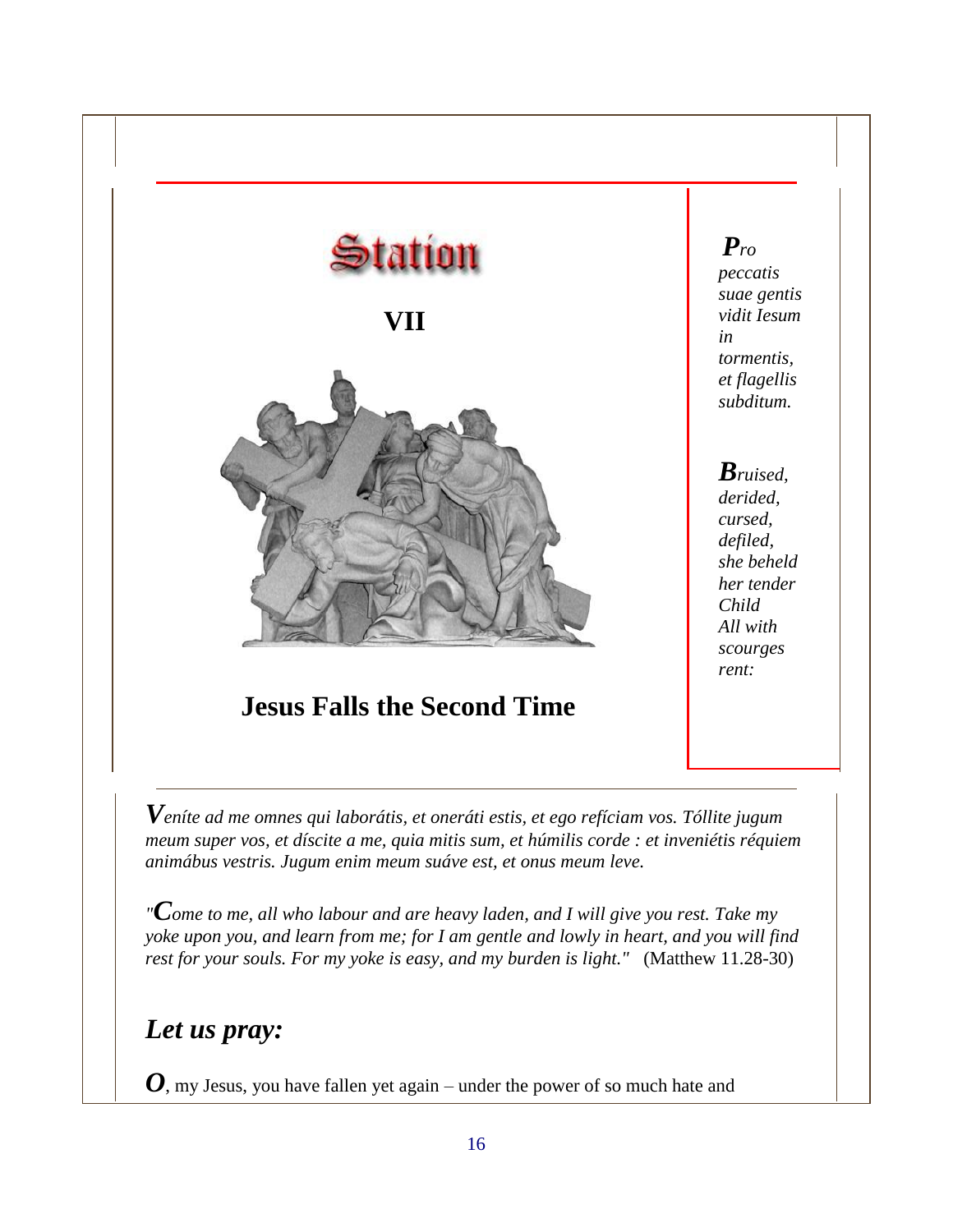rejection. The hate of men, the implacable hatred of darkness in deep places ... beneath the unrelenting weight of our sins ... and still we heap them on You ...

As Son of God and Son of Mary, you were possessed of the most perfect human body!

Tattered, torn, bruised and brutalized, it now lies under the Cross, and scarce would I recognize you beneath the rancor that violates the most sacred of flesh, the foul breath of all evil obscuring, subduing, all beauty and grace in a litany of sin ...

You did not succumb to the weight or the blows that bore you down, the withering malice that would not leave you unscathed, untrammeled –it was not physical weakness that made you fall twice – but the burden of lovelessness, that weight beyond measure.

Here you fall under the sins of omission ... of love that should have loved, but was twisted to hate.

Have mercy on me ... in my failure to love. Thee, O Christ! ... and the least of these in whom we crucify you twice!

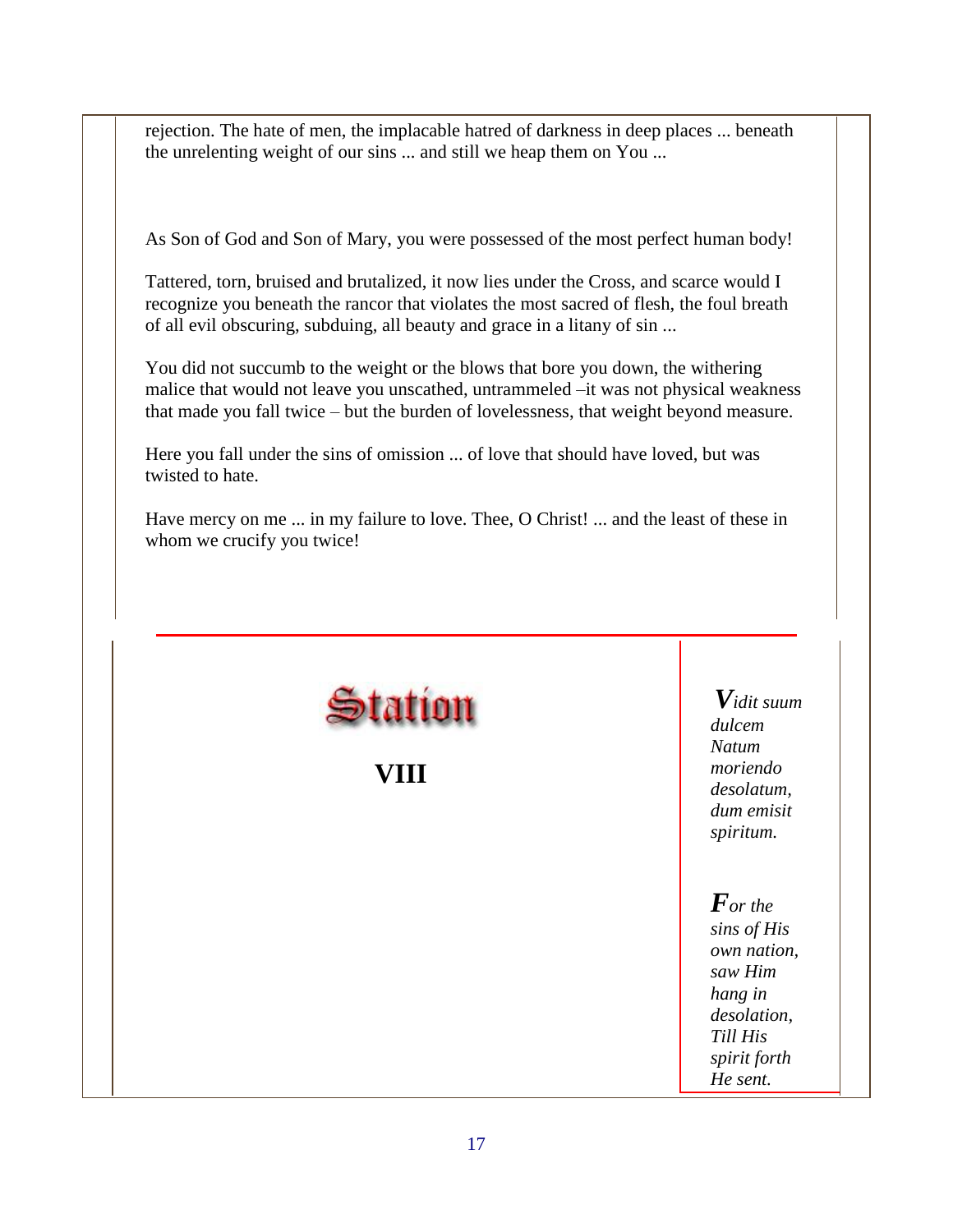

## **Jesus Meets the Sorrowing Women**

*Sequebátur autem illum multa turba pópuli et mulíerum, quæ plangébant et lamentabántur eum. Convérsus autem ad illas Jesus, dixit : Fíliæ Jerúsalem, nolíte flere super me, sed super vos ipsas flete et super fílios vestros.* 

*"And there followed him a great multitude of the people, and of women who bewailed and lamented him. But Jesus turning to them said, "Daughters of Jerusalem, do not weep for me, but weep for yourselves and for your children." (St. Luke 23.27-28)*

### *Let us pray:*

"**J**esus wept." (John 11:35) This is the shortest verse in all Holy Scripture, and it occurs upon Jesus learning of the death of Lazarus, and at the tomb before which Martha and Mary, the sisters of Lazarus, also wept. True God and True Man, Jesus knew the depth of human suffering, of pain in the heart to the point of tears. He, too, wept.

But now, confronted with the irrepressible grief of the holy women of Jerusalem, lamenting His own suffering – even as Jesus lamented the suffering of Martha and Mary – He seeks no compassion ... but brings solace to them instead. *"Weep not for me."* He cannot lament his own agony, for He would then lament the salvation of the world He was enacting before them. Instead, He embraces it, and tells the holy women to weep for themselves and their children. Why? Especially, why for their children?

Most of them must have understood it at once. Any parent will understand it immediately.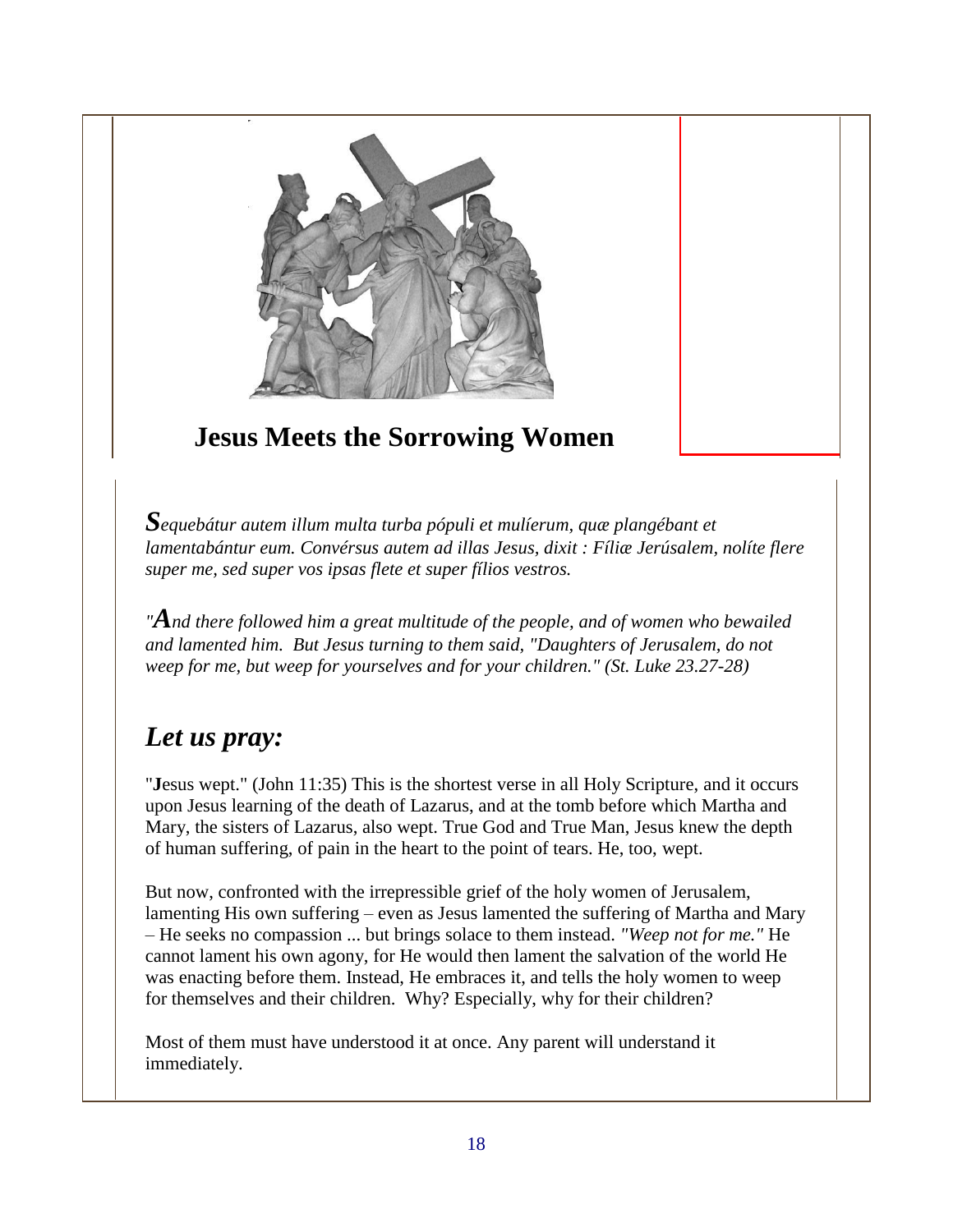It was not only for their own sins that they should weep – but for the sins of their children. What parent has not known the agony of a wandering and wayward child whose selfish sins (and all sin is selfish) have left behind them a wake of destruction and shattered lives that in turn have left a wake of sin and sorrow after them! What parent has not feared for the salvation of their own flesh in light of unrepentant sin? And all sin ... all sin ... the sin of *all* time ... is now laid upon the bleeding shoulders of the Son of God Who stops before them.

Bearing not simply all sins past, or even all sins present .... but all the sins of all the world for all of time ... He bears the sins yet to be, the sins of those not yet present, but in the generations to spring forth from the wombs of these holy women. Their sons, their daughters, even now, before their eyes, torment the Christ – as will their children's children unto the last man, the last woman, standing at the chasm of the end of all time.

"Weep for them! So many ... so many, know not what they do! But here you see it before you, O, holy women who would lament Me instead of your own children, who I know are as dear to you as I am to Mary."

This Station is, as it were, a hall of mirrors reflecting *ad infinitum* ... in which we see ourselves, and ourselves replicated endlessly beyond us – each image bearing down on the weight of the Cross.

In this mirror of suffering Lord, we see the pain of all mothers, not only your own beloved Mother, but all the mothers of humanity, as they mourn and weep for their children.

Receive, O Lord, my gift of prayer for all mothers who at this moment are suffering because their child is in sin, wayward and lost, or through our indifference dying – under their own cross of terminal illness or drugs, persecution or war.

Give them, these holy women, your blessing and your grace. Pause before them, too ... and speak words of some solace ...

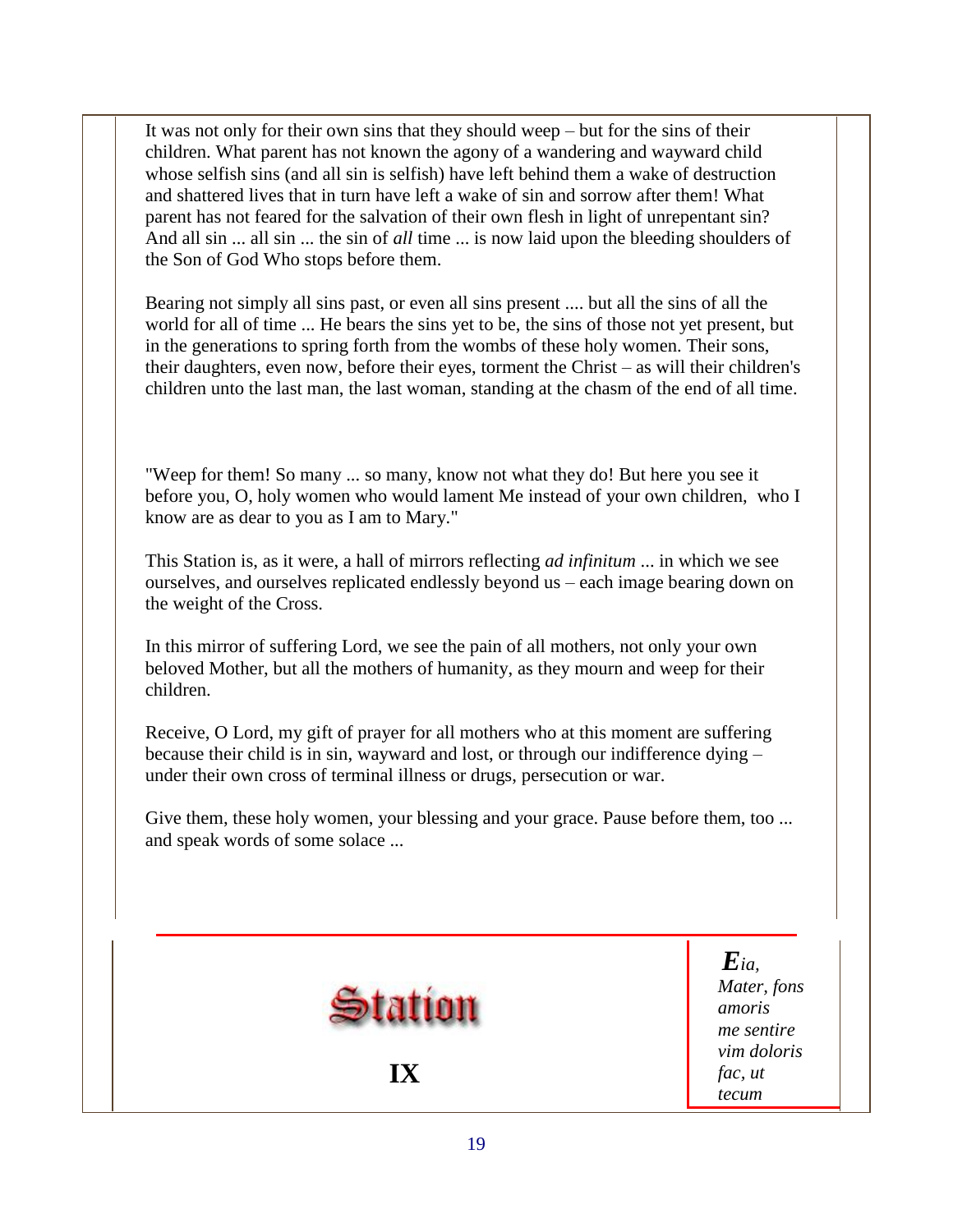

### **Jesus Falls the Third Time**

*lugeam.* 

*O thou Mother! fount of love! Touch my spirit from above, make my heart with thine accord:* 

*O vos omnes qui transítis per viam, atténdite, et vidéte si est dolor sicut dolor meus! quóniam vindemiávit me, ut locútus est Dóminus, in die iræ furóris sui. De excélso misit ignem in óssibus meis, et erudívit me: expándit rete pédibus meis, convértit me retrórsum ; pósuit me desolátam, tota die mœróre conféctam. Vigilávit jugum iniquitátum meárum; in manu ejus convolútæ sunt, et impósitæ collo meo. Infirmáta est virtus mea: dedit me Dóminus in manu de qua non pótero súrgere.* 

*"Is it nothing to you, all you who pass by? Look and see if there is any sorrow like my sorrow which was brought upon me, which the LORD inflicted on the day of his fierce anger. "From on high he sent fire; into my bones he made it descend; he spread a net for my feet; he turned me back; he has left me stunned, faint all the day long. "My transgressions were bound into a yoke; by his hand they were fastened together; they were set upon my neck; he caused my strength to fail; the Lord gave me into the hands of those whom I cannot withstand."* (Lamentations 1.12-14)

### *Let us pray:*

*O*, *my Jesus, in this mirror of suffering I see you, the Lord of Lord, the King of Kings, prostrate on the ground, exhausted, weighed down by your pain, collapsing under our sins.* 

*In this icon I see your poverty, I see you, the great Shepherd of the sheep, crushed as a sacrificial lamb ...*

*This is the way in which we, too, must walk before we come to good pastures.*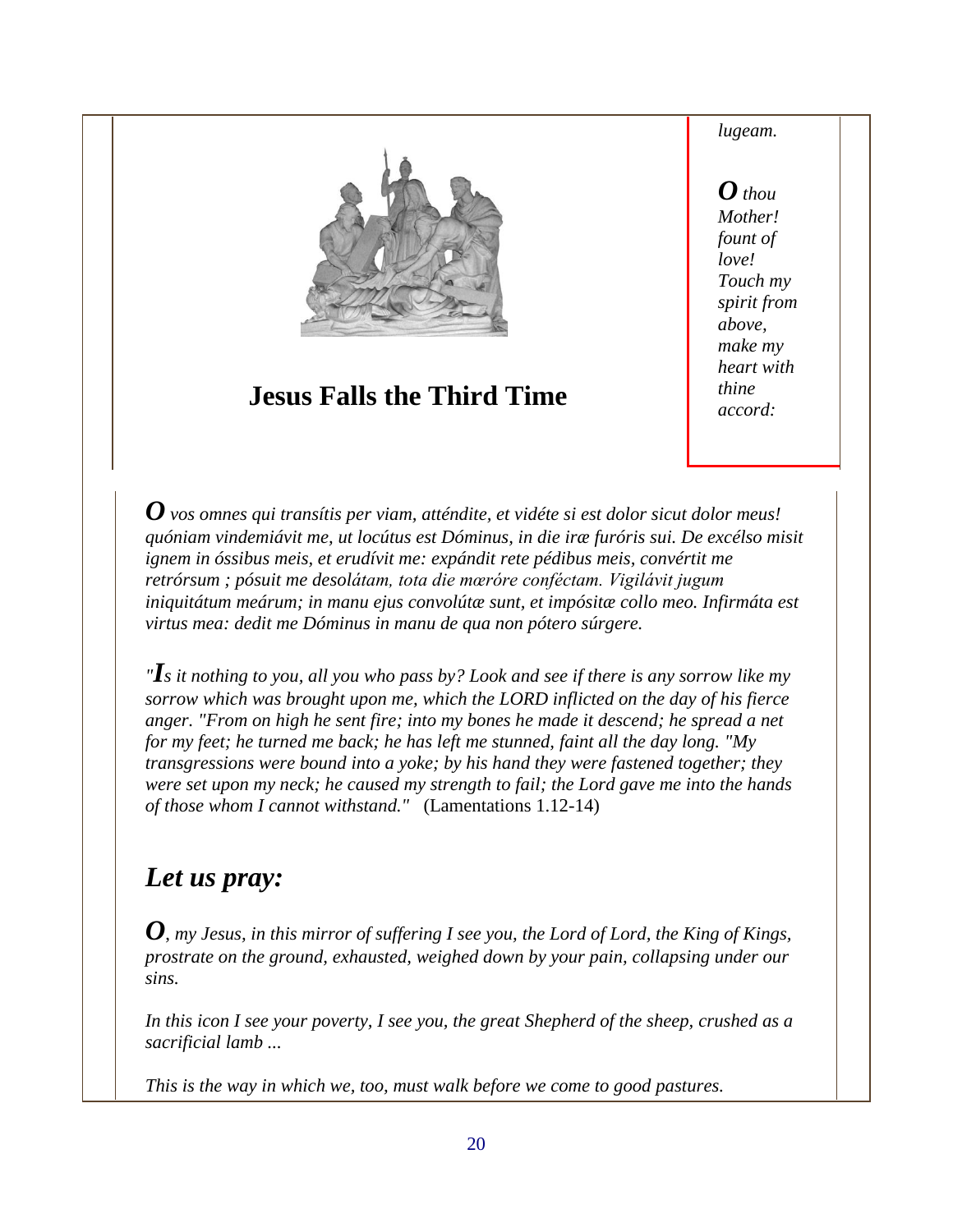*We are all called to walk to our own Calvary; called by our Shepherd into the light of the Resurrection ... beyond the Cross; beyond all tears, all suffering, all sorrow – to the home you have prepared for us from before all time ...*



### **Jesus is Stripped of His Garments**

*Sancta Mater, istud agas, crucifixi fige plagas cordi meo valide.* 

# *Holy*

*Mother! pierce me through, in my heart each wound renew of my Savior crucified:*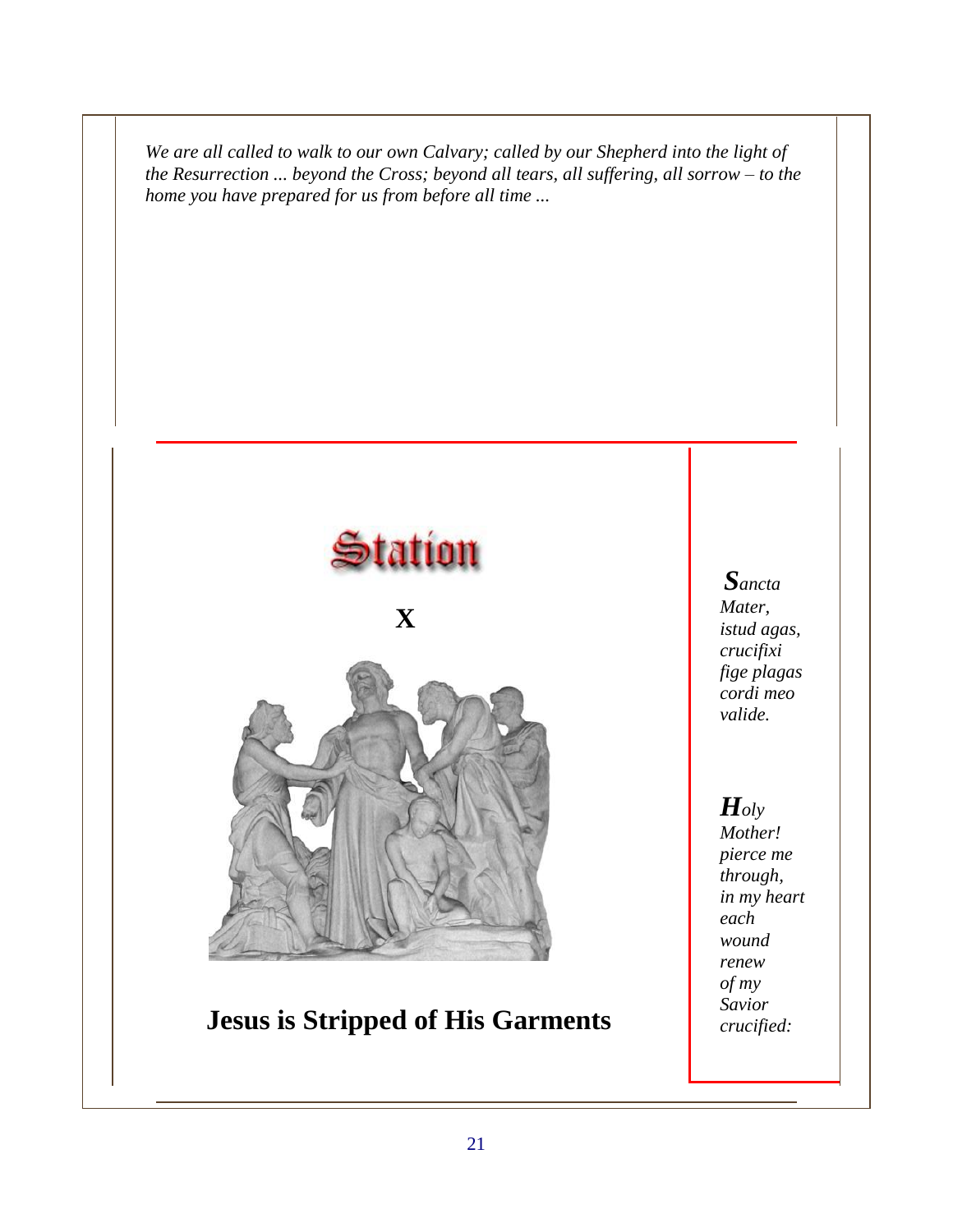*Mílites ergo cum crucifixíssent eum, accepérunt vestiménta jus (et fecérunt quátuor partes, unicuíque míliti partem) et túnicam. Erat autem túnica inconsútilis, désuper contéxta per totum.*

*"When the soldiers had crucified Jesus they took his garments and made four parts, one for each soldier; also his tunic. But the tunic was without seam, woven from top to bottom"* (St. John 19.23)

### *Let us pray:*

*O* my Jesus ... chastity!

Robed in the splendor and glory of the Father you came into this world, naked in that beautiful innocence that never left you. And now the soldiers remove your garments, revealing what they hold to be your shame, for flesh was, as it is now, not part of the beautiful dignity of your Person, but the object of shame through the world's violation of it. It is sold, displayed, used, abused, and then discarded.

The mockery of this station is multiplied without number in the world, in every "strip club", in every X-rated movie, in every salacious novel pandering to the most base and perverse shadow in the human soul. Did they not strip you for their perverse pleasure, too? Hold you up to laughter, the applause, the satisfaction, the blood-lust of the crowd?

Each time I disrobe anyone with my eyes, in my thoughts ... each time I am "entertained" by the rape of modesty in another ... give me to see *you* before the wanton gaze of those who used you and abused you and shamed you to their own ends

*O, my Jesus ... chastity!* Give me this most beautiful gift of purity ... knowing that whenever I honor the modesty, dignity, and beauty of another ... even the least of them ... I honor you!

### **Responsory**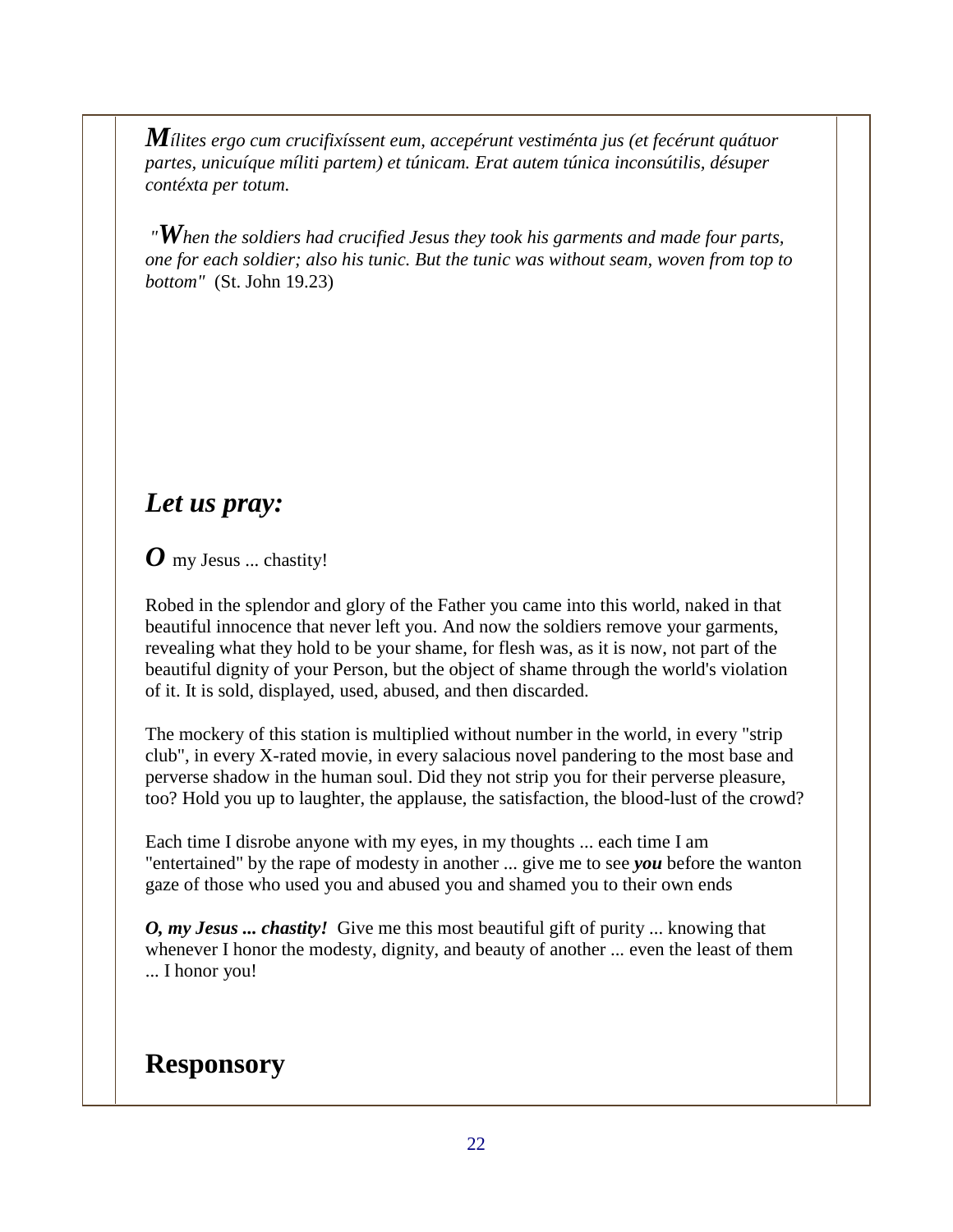*O*, my Jesus, true God and perfect man, in this mirror of suffering I see you exposed, stripped and exhibited.

Forgive me Lord, forgive me when I have exposed the vulnerability of others.

You came into this world clothed in your Father's glory, wrapped round with His love, and after disrobing you with our shame – after we have had our way with you – we cast you out as just another entertaining and disposable object in our society of ultimately disposable people ...

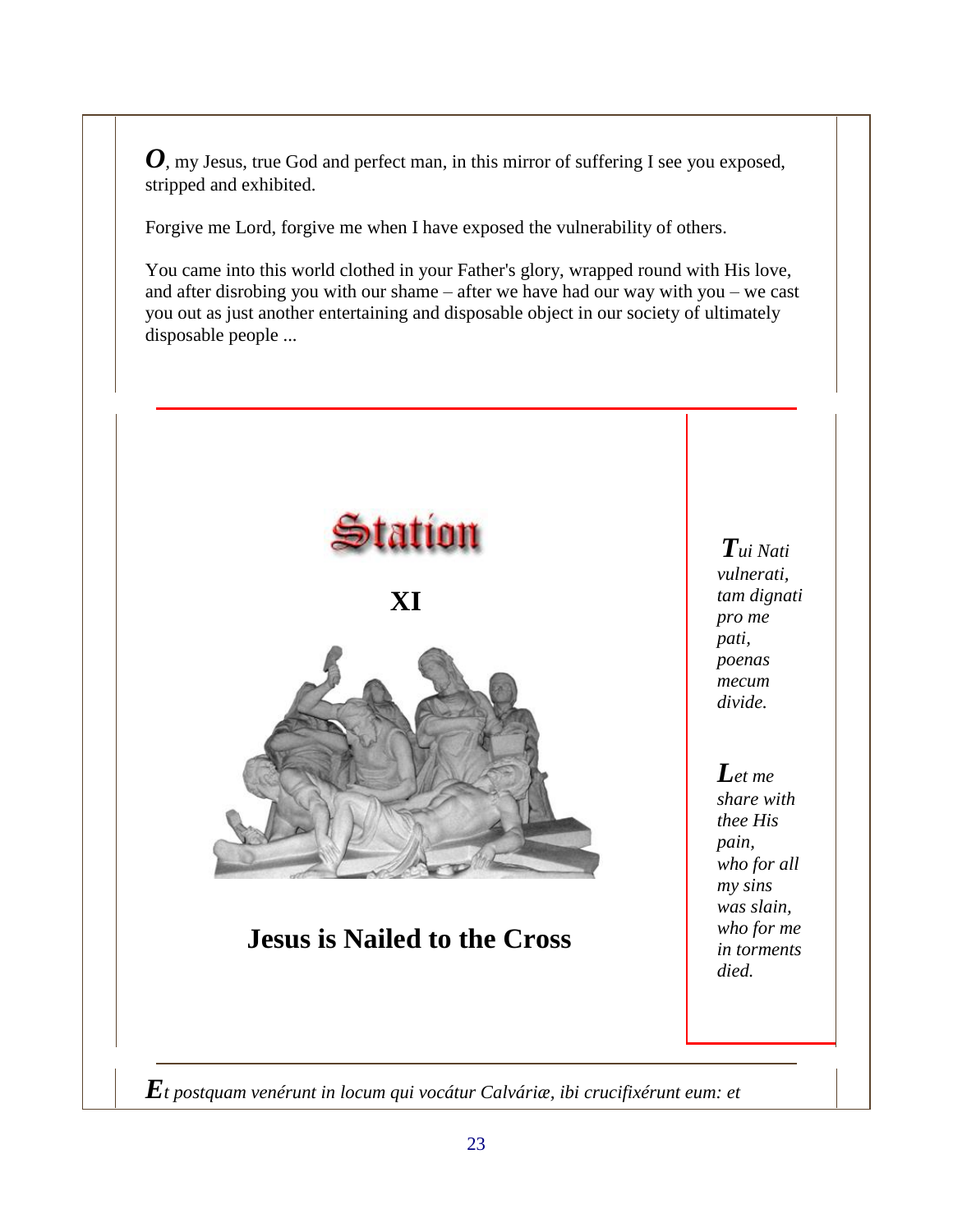*latrónes, unum a dextris, et álterum a sinístris. Jesus autem dicébat: Pater, dimítte illis: non enim sciunt quid fáciunt.* 

*"***A**nd when they came to the place which is called The Skull, there they crucified him, and the criminals, one on the right and one on the left. And Jesus said, "*Father, forgive them; for they know not what they do*." (St. Luke 23.33-34)

### *Let us pray:*

You opened your hands so many times before, my beloved Jesus. To bless, to heal, to raise the maimed, the ill – even to raise the dead; to caress the face of lepers, to hold the children who gathered so gleefully around you, to lift up from shame those brought down in disgrace.

And now you open them once more in an act of love and compassion greater than any other. The same love that opened them to the blind, opens them to the blind once again ... who do not see, do not understand, what they do. Willingly you open them to be transfixed by my sin – it was not the force of soldiers' calloused fists, but the force of love that unfolded your hands beneath the shattering blow in the towering hatred and hammer.

You did not resist what in a word you could have vanquished!

Teach me, my Jesus, to be like unto thee: meek before hatred, returning love for spite, and blessing for malediction! ... to suffer evil without reproach, to immolate myself in my suffering – beneath the hands of men more evil than me – in an offering to Thee, *O, God ... my God* ... Who has not forsaken me! Into Whose Hands I commend my cause ... and commit my spirit!

### **Responsory**

*O*, my Jesus, in this mirror of suffering I see your wounded hands and feet.

Though your wounds are bleeding freely, yet on your face is peace.

Your mission is almost accomplished; you have done what was yours to do.

O Jesus, teach me now to do what is mine.

Your arms are open in total surrender to the will of the Father –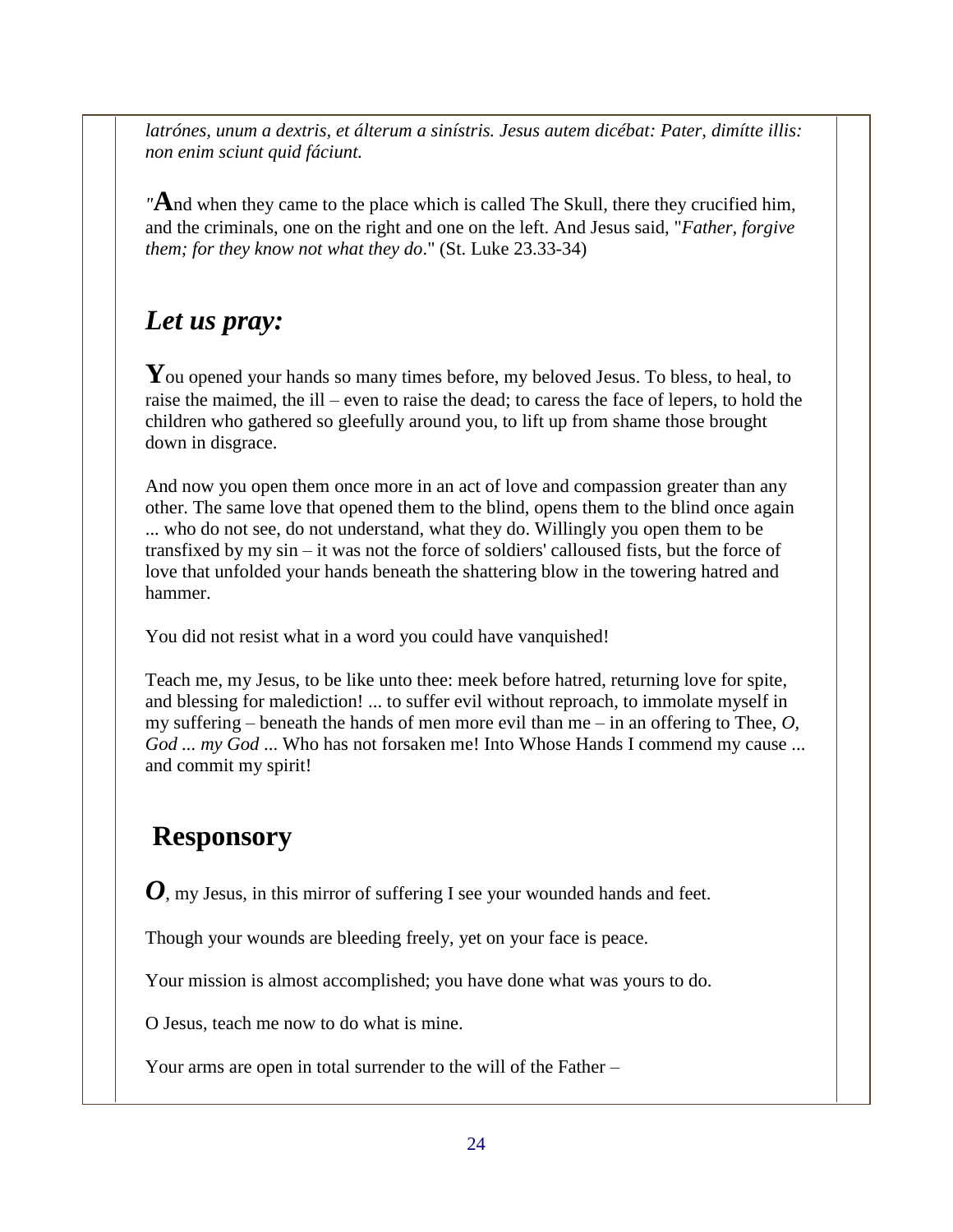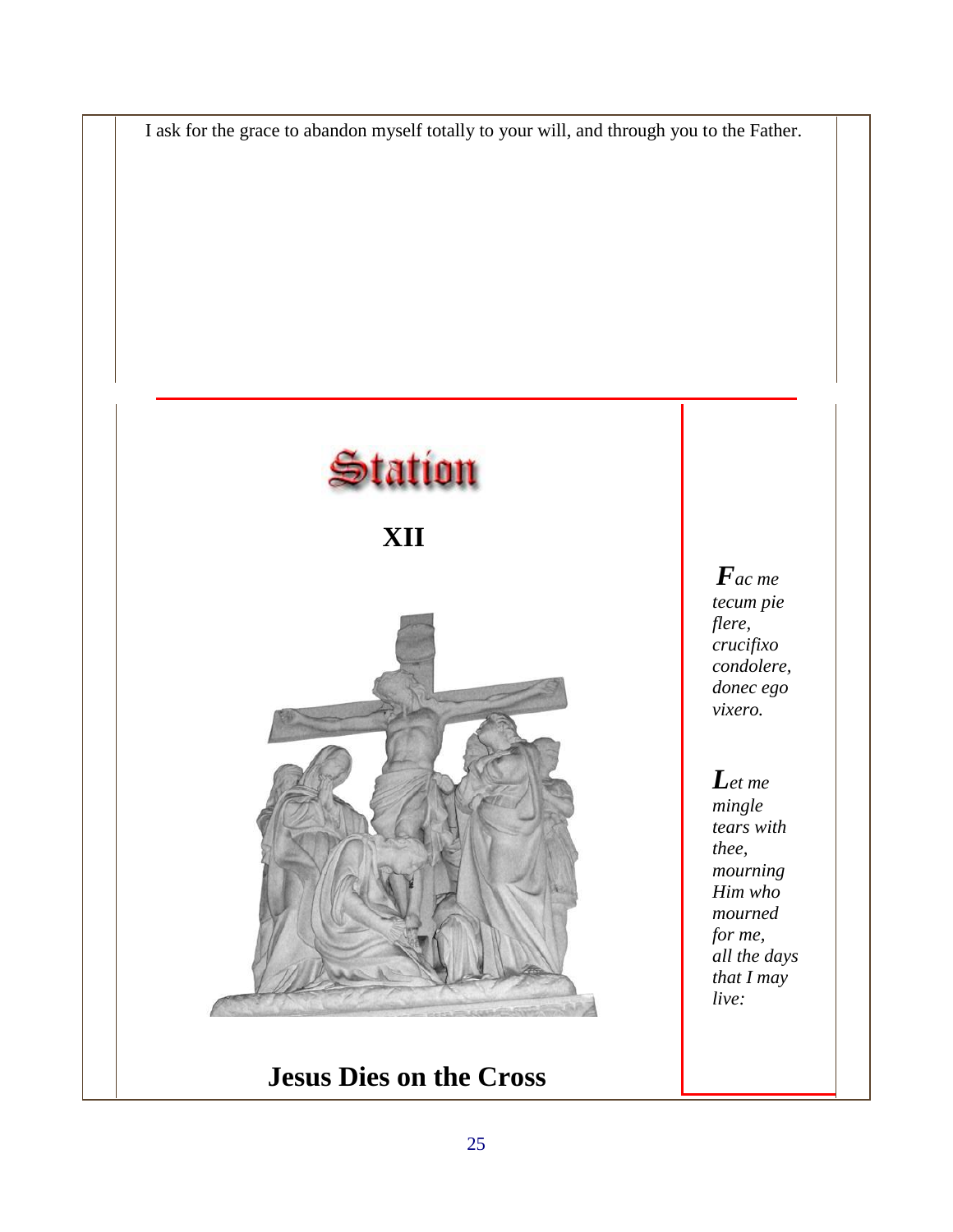*Cum vidísset ergo Jesus matrem, et discípulum stantem, quem diligébat, dicit matri suæ: Múlier, ecce fílius tuus. Deínde dicit discípulo : Ecce mater tua. Et ex illa hora accépit eam discípulus in sua. Póstea sciens Jesus quia ómnia consummáta sunt, ut consummarétur Scriptúra, dixit: Sítio.*

*"When Jesus saw his mother, and the disciple whom he loved standing near, he said to his mother, "Woman, behold, your son!" Then he said to the disciple, "Behold, your mother!" And from that hour the disciple took her to his own home. After this Jesus, knowing that all was now finished, said (to fulfill the scripture), "I thirst." (St. John 19.26-28.)*

#### *Let us pray:*

*O*, my Jesus, in this mirror I see reflected the incomprehensible icon of your great love for me. Through the Incarnation *you emptied yourself of your Divinity* to assume the flesh and blood of man – and as though this outpouring were not enough, that life you assumed now pours forth from you, a libation in blood, as *you empty yourself once again* ... now surrendering your humanity in blood to the darkness of death.

You have given all. Your Divinity *and* your humanity – and *both*, that we may share in your life as God! Surrendering both, you were poured out utterly – that we may come to the fullness of life through your death. Utter desolation. Utter abandonment. The total dereliction of God and Man in the God made Man.

It is not taken from you. You surrender it. It is yours to surrender, and it is yours to take up again! For all our evil devices we have taken nothing from you but what you willingly surrender, and because it was not in our power to take, it is not in our power to restore. We are not gods after all ... *not by us, but for our sake*, all has now been accomplished. By our malice, our sin, have we brought you to this death –- but not by our power. Your meekness has vanquished the might of all men!

In dying you overthrew death itself!

It is no more.

O, Jesus, grant me the grace to give *myself* totally to *you* for the sake of your love.

Behold, my Lord and my God, from this moment hence I surrender to you all that I am, all that I have! Beyond the scandal of the Cross on this hill of the skull, even now I behold a gathering light and it reveals endless fields that are yet white to harvest!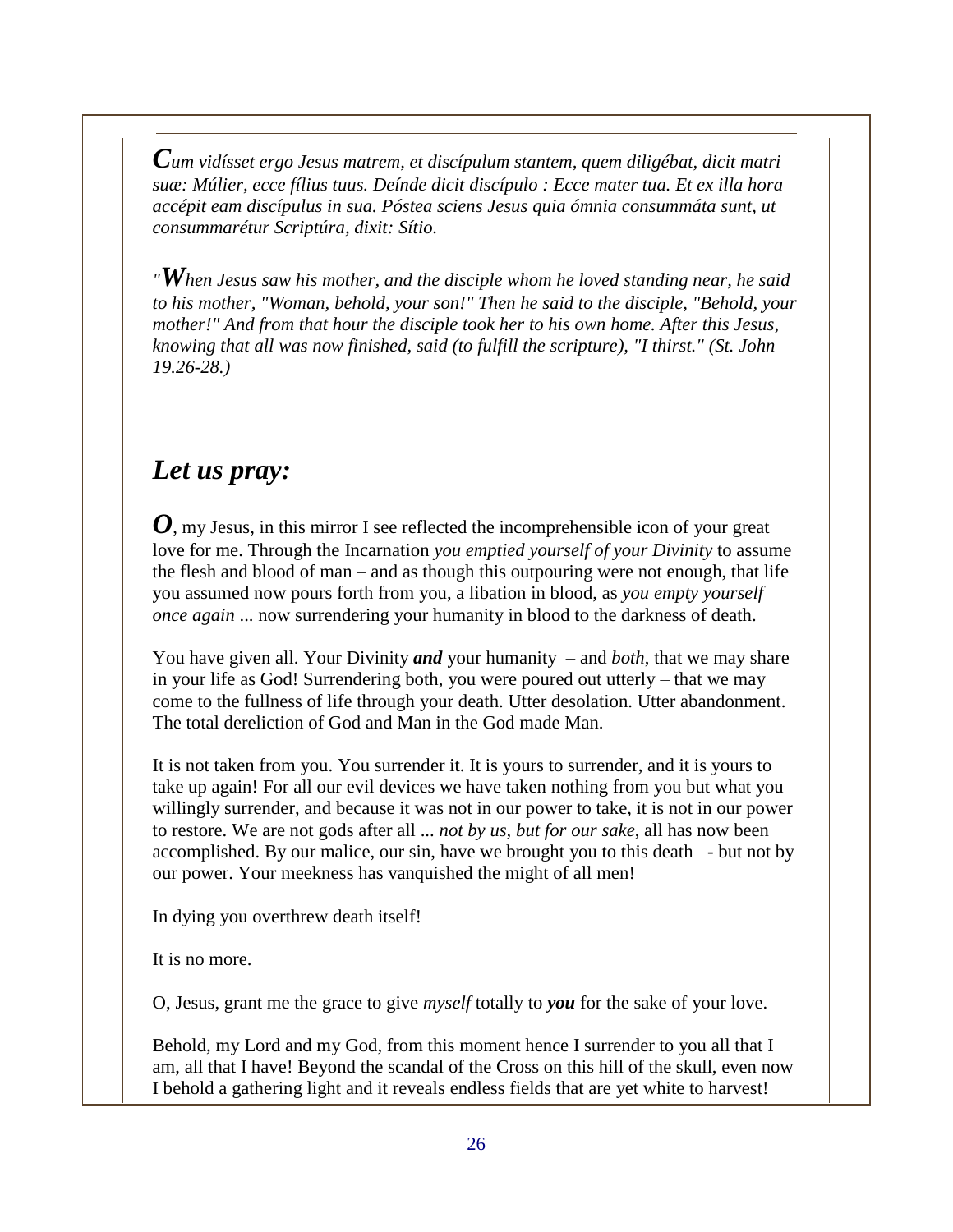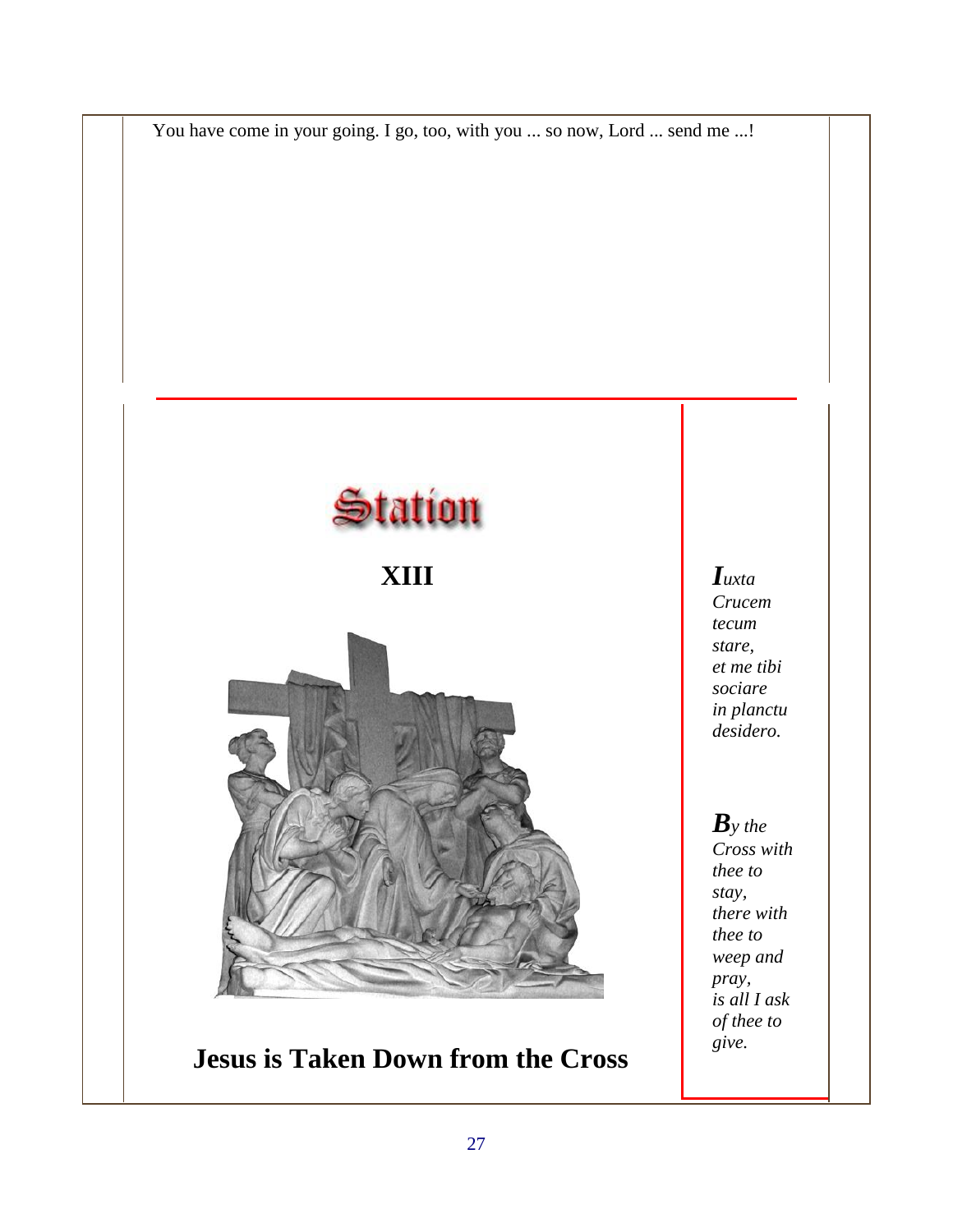*Sed unus mílitum láncea latus ejus apéruit, et contínuo exívit sanguis et aqua. Et qui vidit, testimónium perhíbuit: et verum est testimónium ejus. Et ille scit quia vera dicit: ut et vos credátis. Facta sunt enim hæc ut Scriptúra implerétur: Os non comminuétis ex eo. Et íterum ália Scriptúra dicit: Vidébunt in quem transfixérunt.*

*"But one of the soldiers pierced his side with a spear, and at once there came out blood and water. He who saw it has borne witness -- his testimony is true, and he knows that he tells the truth -- that you also may believe. For these things took place* 

*that the scripture might be fulfilled, "Not a bone of him shall be broken." And again another scripture says, "They shall look on him whom they have pierced."* (St. John 19.34-37)

#### *Let us pray:*

*O*, my Mother, in this picture, in this mirror I see the dead body of your Son.

Looking at his lifeless body, I see my own death.

Death is a reality that we must all face, but I need the grace, the grace you possessed, Mary, to look beyond the passing *reality* of death to the *greater reality* of life everlasting; life forever beyond that pale shadow that has dogged us all our days and which, in an instant of unquenchable light, will vanish forever and with this valley of tears be remembered no more. This blighted presence of the scandal of death is a shade, the flight of darkness itself from cruciform Light – for *"Dying, You destroyed our death"!* 

Mary, pray for me that I may cling to the promises of Christ and believe that they will be fulfilled within me, body and soul!

"*Ego resuscitabo eum in novissimo die* – I will raise him up on the last day." Your Son promised.

I believe.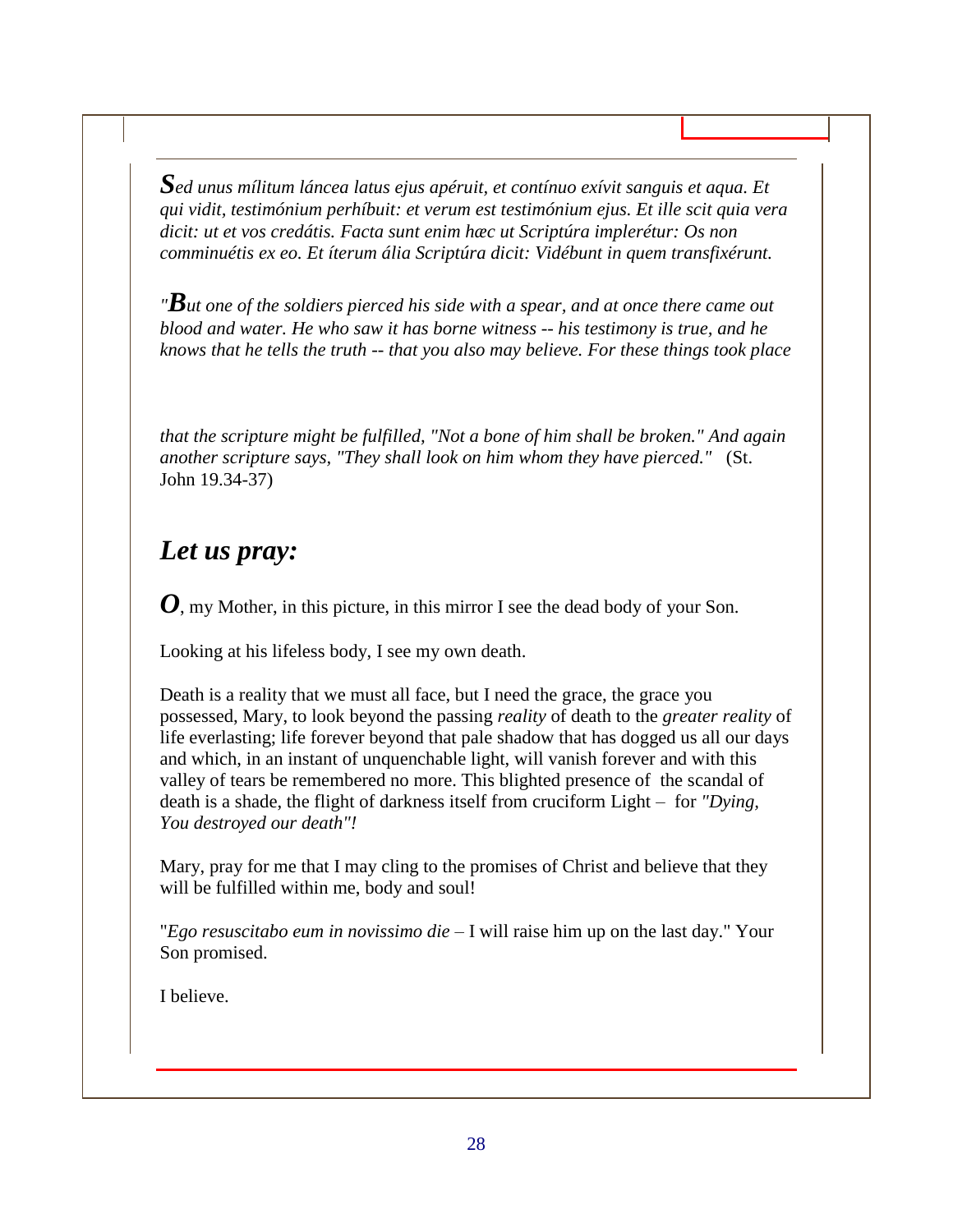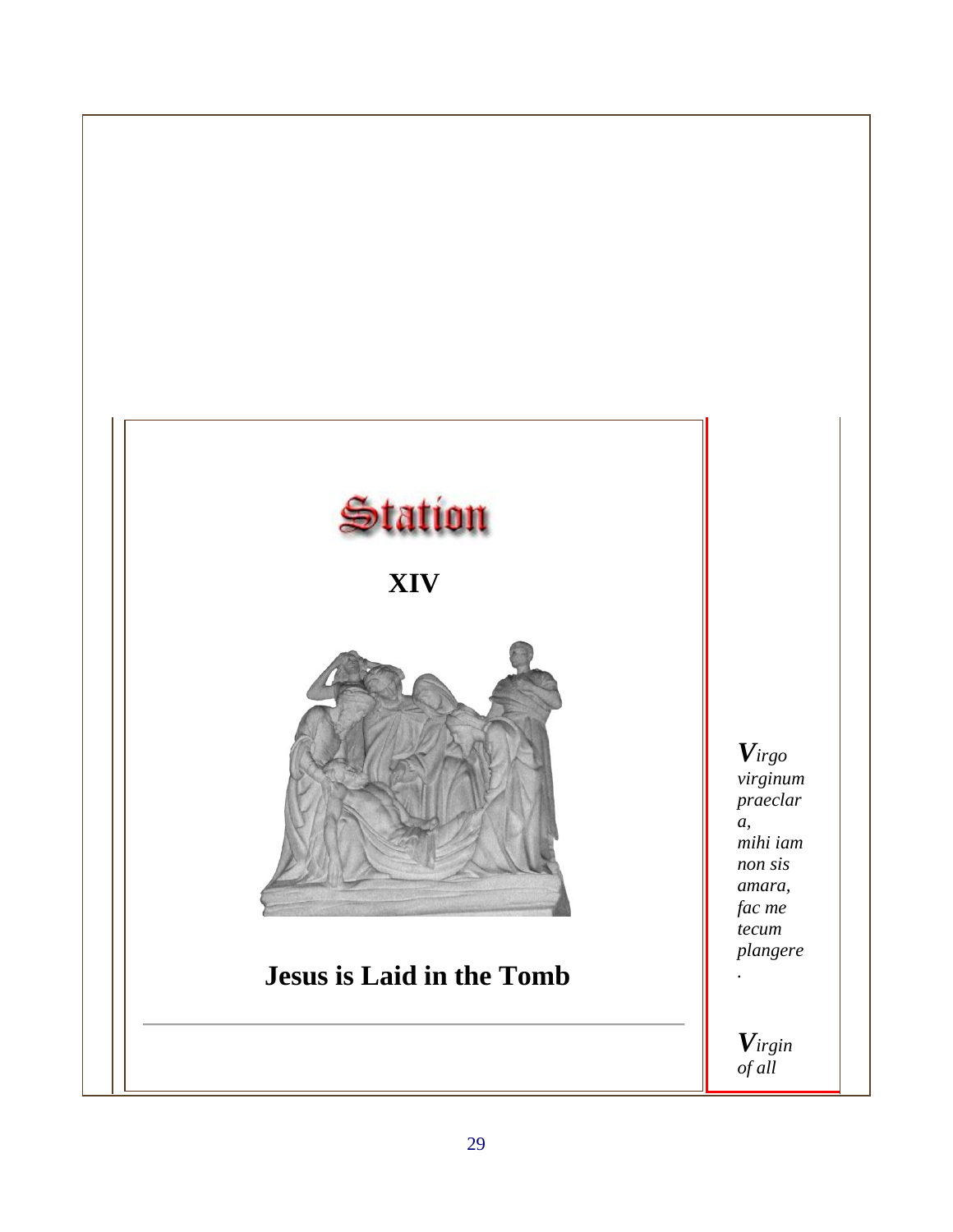| $\boldsymbol{F}$ ac, ut<br>portem<br>Christi<br>mortem,<br>passionis<br>fac<br>consorte<br>m,<br>et plagas<br>recolere.        | $\boldsymbol{F}$ ac me<br>plagis<br>vulnerari<br>fac me<br>Cruce<br>inebriari<br>et cruore<br>Filii.                                                         | $\boldsymbol{F}$ lammi<br>s ne urar<br>succensu<br>S,<br>per te,<br>Virgo,<br>sim<br>defensus<br>in die<br>iudicii.           | $\boldsymbol{C}$ hriste<br>, cum sit<br>hinc<br>exire,<br>da per<br><b>Matrem</b><br>me<br>venire<br>ad<br>palmam<br>victoria<br>e.                     | $\boldsymbol{Q}$ uand<br>$\Omega$<br>corpus<br>morietu<br>r,<br>fac, ut<br>animae<br>donetur<br>paradis<br>i gloria.<br>Amen.                                  | virgins<br>blest!,<br>Listen to<br>my fond<br>request:<br>let me<br>share thy<br>grief<br>divine. |
|--------------------------------------------------------------------------------------------------------------------------------|--------------------------------------------------------------------------------------------------------------------------------------------------------------|-------------------------------------------------------------------------------------------------------------------------------|---------------------------------------------------------------------------------------------------------------------------------------------------------|----------------------------------------------------------------------------------------------------------------------------------------------------------------|---------------------------------------------------------------------------------------------------|
| $\mathbf L$ et me,<br>to my<br>latest<br>breath,<br>in my<br>body<br>bear the<br>death<br>of that<br>dying<br>Son of<br>thine. | $\boldsymbol{W}$ ounde<br>d with<br>His<br>every<br>wound,<br>steep my<br>soul till<br><i>it</i> hath<br>swooned,<br>in His<br>very<br><b>Blood</b><br>away; | $\bm{B}$ e to<br>me, O<br>Virgin,<br>nigh,<br>lest in<br>flames I<br>burn and<br>die,<br>in His<br>awful<br>Judgmen<br>t Day. | $\boldsymbol{C}$ hrist,<br>when<br><b>Thou</b><br>shalt<br>call me<br>hence,<br>by Thy<br>Mother<br>my<br>defense,<br>by Thy<br>Cross<br>my<br>victory; | $\boldsymbol{W}_{hile}$<br>my<br>body<br>here<br>decays,<br>may my<br>soul<br>Thy<br>goodne<br>SS<br>praise,<br>safe in<br>paradis<br>e with<br>Thee.<br>Amen. |                                                                                                   |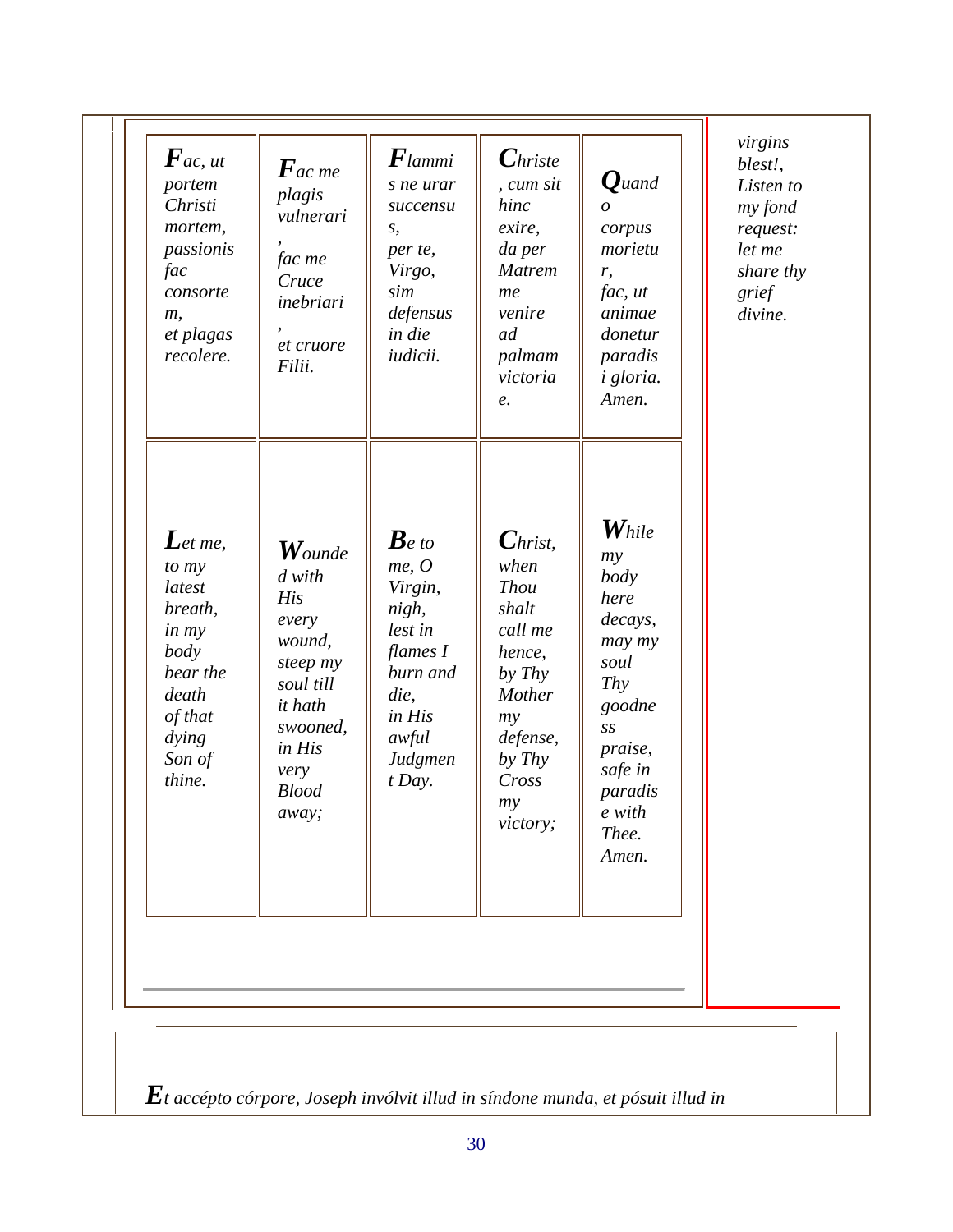*monuménto suo novo, quod excíderat in petra. Et advólvit saxum magnum ad óstium monuménti, et ábiit. Erant autem ibi María Magdaléne, et áltera María, sedéntes contra sepúlchrum.*

*"And Joseph took the body, and wrapped it in a clean linen shroud, and laid it in his own new tomb, which he had hewn in the rock; and he rolled a great stone to the door of the tomb, and departed. Mary Magdalene and the other Mary were there, sitting opposite the sepulcher."* (St. Matthew 27.59-61)

### *Let us pray:*

In the depths of this mirror a dim light is flickering, it is a light that will soon burst into a flame ...

O my Jesus, you are, as it were, the dead seed being laid in the ground.

This icon proclaims that all is finished ... *"consummatem est"* ...

On the heights of Mount Tabor, in your Transfiguration, we glimpsed the truth that has pursued us since: how much is concealed from us, both in light and darkness ... things are never quite what they seem and from this moment forth, nothing will be the same again.

I shall continue to gaze into this mirror Lord until I experience your risen presence in my life.

O Jesus, I believe in you, I love you – I wait for your return! Darkness or light, life or death, it matters not ... *I* will always find you there ... when all else tells me that you have left, I will always find you there. Always!

The birth of a song is stirring in my heart on the edge of this night, on the brink of this darkness, and I know that I shall soon sing, the song of everlasting songs:

*Alleluia! Sanctus! Sanctus! Sanctus! Dominus Deus Sabaoth ... Qui erat, Qui est, et Qui venturus est! Alleluia!\**